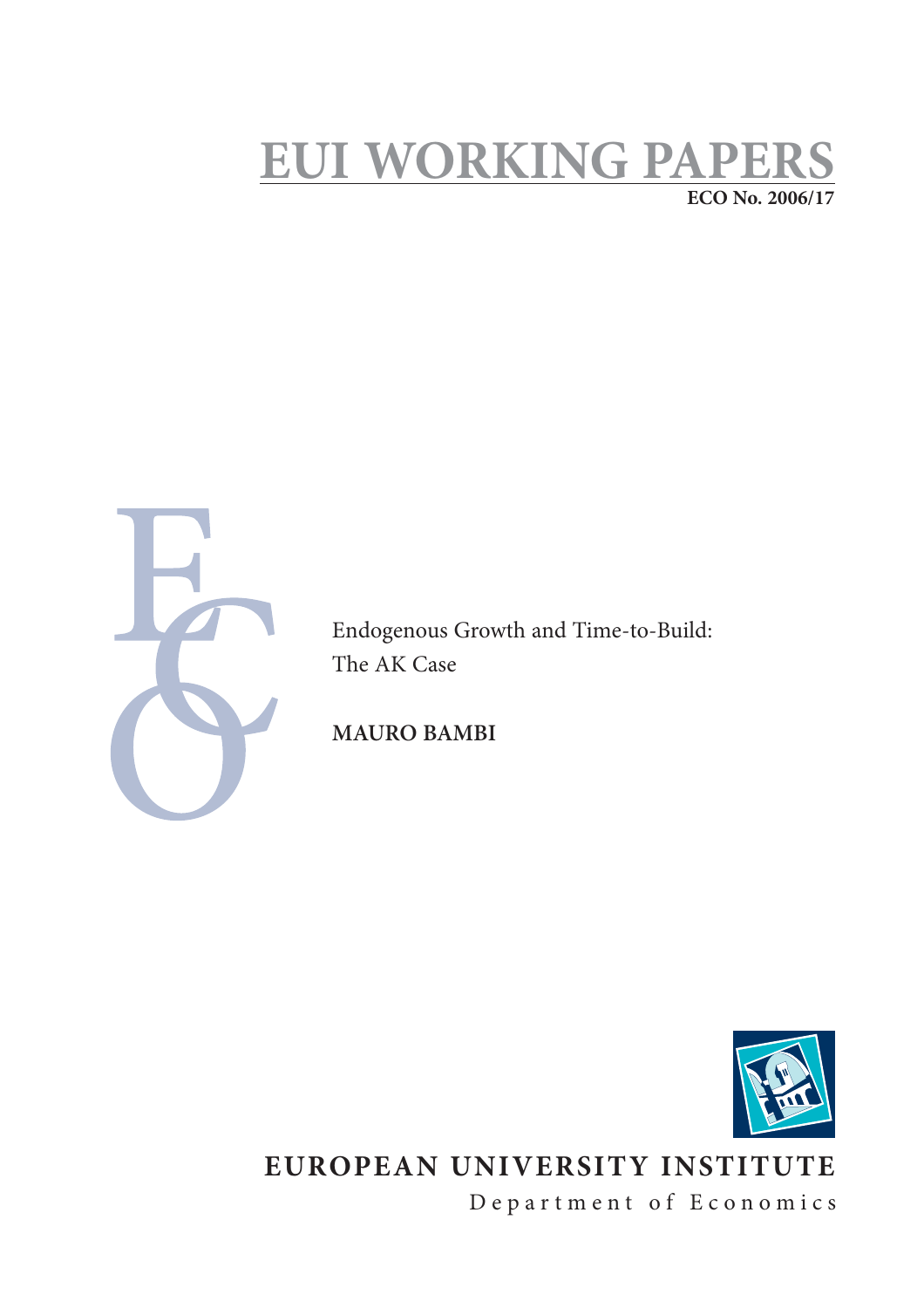# **EUROPEAN UNIVERSITY INSTITUTE DEPARTMENT OF ECONOMICS**

*Endogenous Growth and Time-to-Build: the AK Case* 

**MAURO BAMBI**

EUI Working Paper **ECO** No. 2006/17)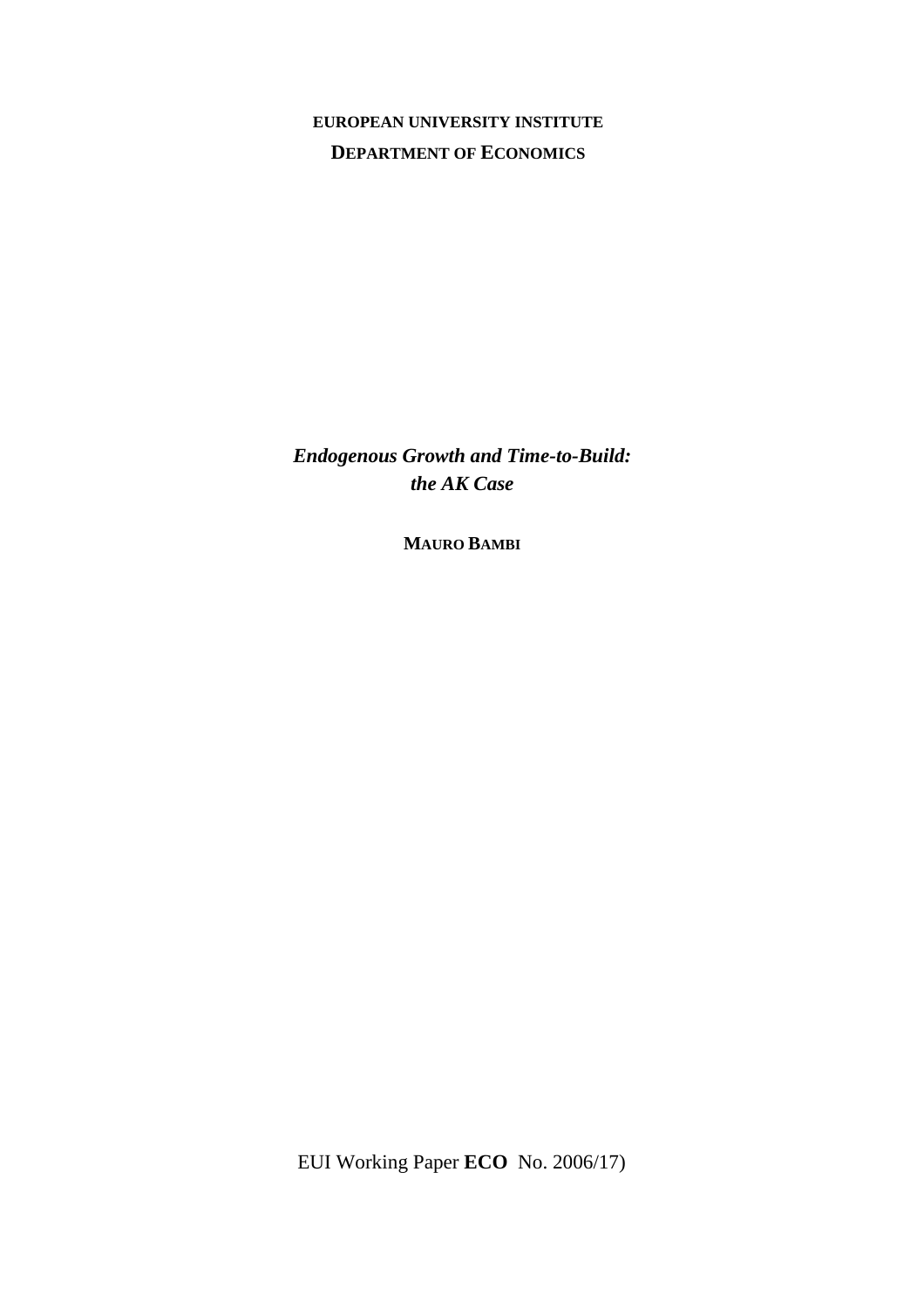This text may be downloaded for personal research purposes only. Any additional reproduction for such purposes, whether in hard copy or electronically, requires the consent of the author(s), editor(s). If cited or quoted, reference should be made to the full name of the author(s), editor(s), the title, the working paper or other series, the year, and the publisher.

The author(s)/editor(s) should inform the Economics Department of the EUI if the paper is to be published elsewhere, and should also assume responsibility for any consequent obligation(s).

ISSN 1725-6704

### © 2006 Mauro Bambi

Printed in Italy European University Institute Badia Fiesolana I – 50016 San Domenico di Fiesole (FI) Italy

http://www.iue.it/ http://cadmus.iue.it/dspace/index.jsp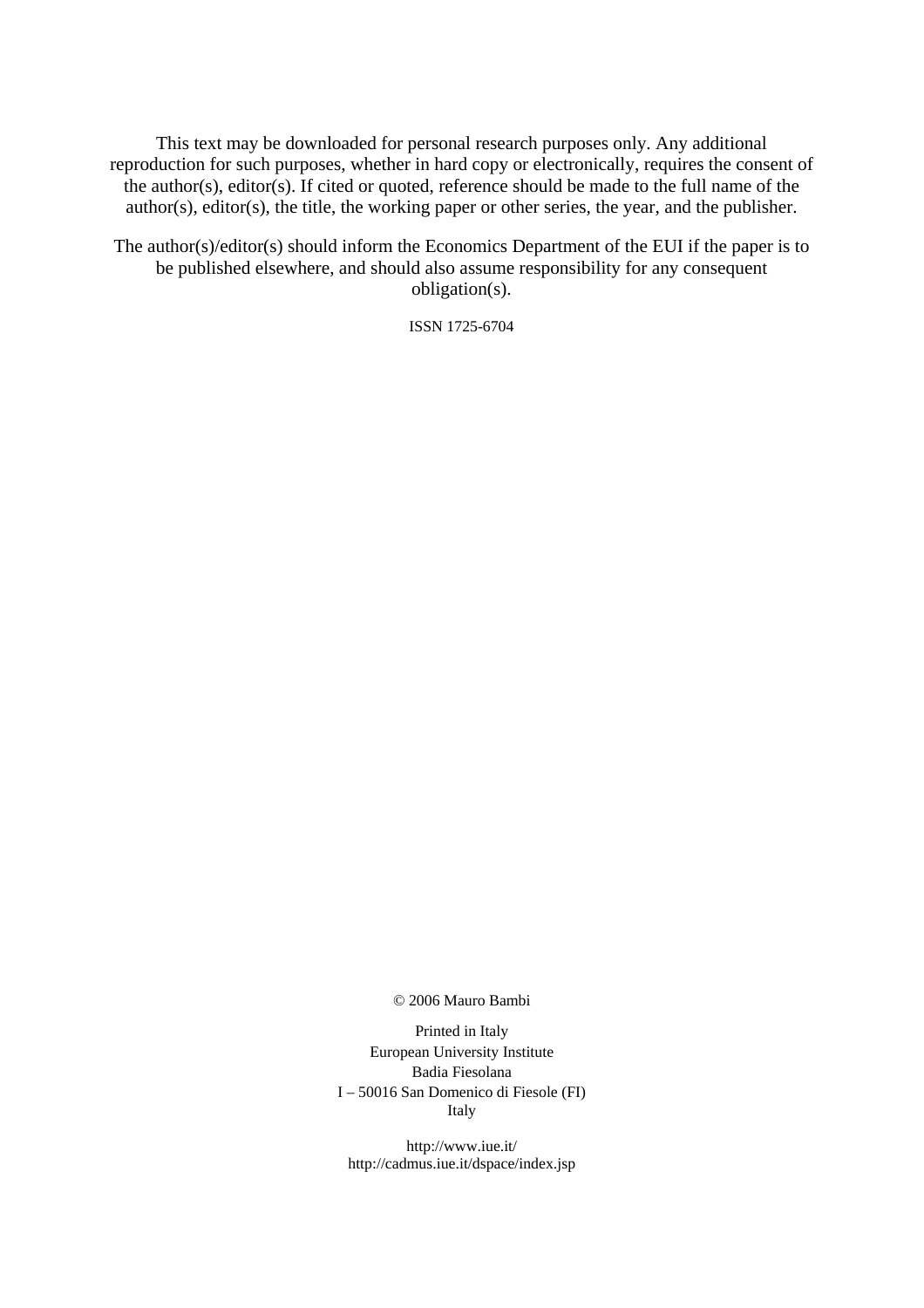# Endogenous growth and time-to-build: the AK case<sup>∗</sup>

Mauro Bambi

European University Institute

March 2006

### Abstract

In this paper, a continuous time AK model is fully analyzed under the time-to-build assumption. Existence and uniqueness of a balance growth path, as well as oscillatory convergence are proved. Moreover, the role of transversality conditions and capital depreciation are highlighted. Numerical simulations are also provided for different choices of the time-to-build delay.

Keywords: AK Model; Time-to-Build; D-Subdivision method. JEL Classification: E00, E3, O40.

### 1 Introduction

Recently Boucekkine et al. [10], have studied the dynamics of an AK-type endogenous growth model with vintage capital. They find that vintage capital leads to oscillatory dynamics governed by replacement echoes consistently with previous results in Benhabib and Rustichini [5], and Boucekkine et al. [9]. In this paper, we propose an AK endogenous growth model under the assumption that capital takes time to become productive. In the literature, this assumption is often referred as "time-to-build".

Jevons [19], was one of the first to underline the empirical relevance of this assumption: "A vineyard is unproductive for at least three years before it is thoroughly fit for use. In gold mining there is often a long delay, sometimes even of five or six years, before gold is reached<sup> $n_1$ </sup>. The time dimension of capital was further studied by Hayek [17], who identified in the time of production one of the possible sources of aggregate fluctuations. Hayek's insight was formally confirmed for the first time by Kalecki [20], and afterward by Kydland and Prescott [21], who showed that it contributes to the persistence of the business cycle. In this paper, the time-tobuild assumption is introduced by a delay differential equation for capital. Delay differential equations, and in general, functional differential equations are very interesting but, at the same time, quite complicated mathematical objects. Since the first contributions of Kalecki [20], Frisch and Holme [14], and, Belz and James [7], very few authors have used this mathematical instrument for modeling the time structure of capital. To our knowledge, the only works in (exogenous) growth theory introducing time-to-build in this way, are Rustichini [24], Asea and Zak [1], and Collard et al. [12]. All these papers find that for values of the delay coefficient which are sufficiently small, time-to-build is responsible for the oscillatory behavior of capital, output and investment.

In this paper, some theorems regarding the existence, uniqueness and shape of the general (continuous) solution of a linear delay differential equation with forcing term are presented in

<sup>∗</sup>The author thanks Jess Benhabib, Raouf Boucekkine, Franco Gori, Richard Hartl, Omar Licandro, Aldo Rustichini and Paul Zak for their useful advice and comments. Correspondence address: European University Institute (Florence), tel. +39-055-4685928, fax. +39-055-4685902, e-mail: mauro.bambi@iue.it.

<sup>&</sup>lt;sup>1</sup> Jevons [19], Chapter VII: Theory of Capital, page 225.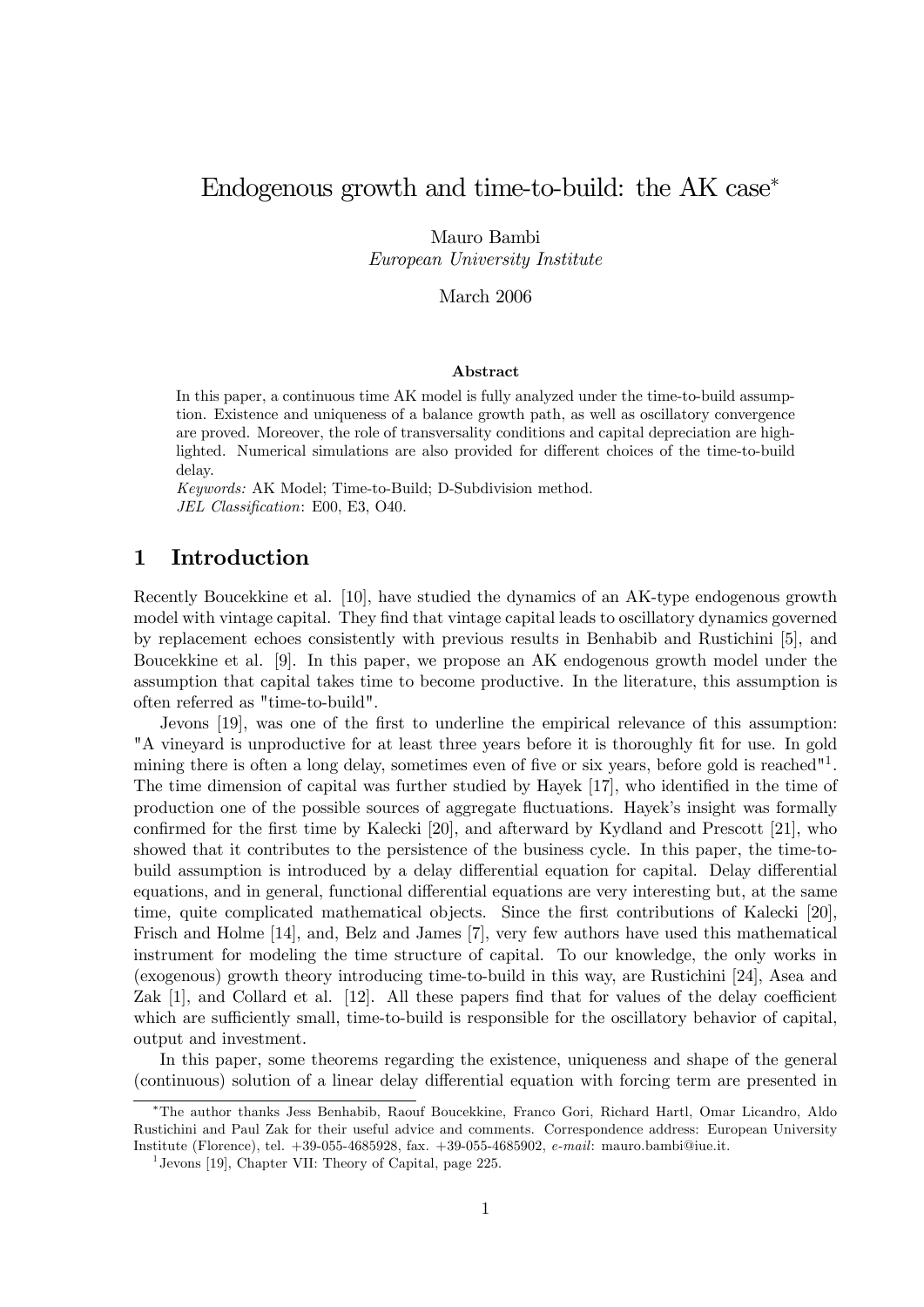details, and a "new" method to prove stability, the D-Subdivision method, is introduced. This method is really useful since it let us count the number of roots (eigenvalues) having positive real part even if the dimension of the set of the roots is infinite. Taking into account this theoretical background, the existence of a unique balance growth path and the dynamic behaviors of the detrended variables are fully analyzed.

The paper is organized as follows. We firstly present the model setup in Section 2 and we derive the first order conditions by applying a variation of the Pontrjagin's maximum principle. In Section 3, we introduce some mathematical results on the theory of functional differential equations and the D-Subdivision method. Then the existence and uniqueness of the balance growth path is proved and the influence of a variation of the delay coefficient on the magnitude of the growth rate is fully analyzed and reported also in a picture. The transitional dynamics of the economy is reported in Section 5. The next section makes some considerations regarding the role of capital depreciation on the dynamic behavior of capital. In particular, we explain how the introduction of an hypothesis of depreciation "before use" let us extend the results to any choice of the time-to-build delay. A numerical example showing the dynamic behavior of the economy is reported in Section 6. Finally, in Section 7 there are some concluding remarks.

### 2 Problem Setup

We analyze a standard one sector AK model with time-to-build. To be precise we assume from now on that capital takes d years to become productive. Then the social planner solves the following problem

$$
\max \int_{0}^{\infty} \frac{c(t)^{1-\sigma} - 1}{1 - \sigma} e^{-\rho t} dt
$$

subject to  $\overline{a}$ 

$$
\dot{k}(t) = \tilde{A}k(t-d) - c(t)
$$
\n(1)

given initial condition  $k(t) = k_0(t)$  for  $t \in [-d, 0]$  with  $d > 0$ . All the variables are per capita. The parameter  $\tilde{A} = (A - \delta) e^{-\phi d} > 0$  depends on A, the productivity level,  $\delta$ , the usual capital depreciation, and  $\phi$ , the depreciation rate of capital before it becomes productive. From now on we refer to it as depreciation "before use". Given this capital depreciation structure,  $k(t-d)e^{-\phi d}$ is net capital at the time it becomes productive. Observe that the lower  $d$  is, the higher is the net capital which is effectively employed in production. Moreover let us assume  $\phi > 0$ , which may be justified by referring to the depreciation in use literature (see Greenwood  $\mathcal{C}$  al. [15], and Burnside and Eichenbaum  $[11]$ <sup>2</sup>. Finally, with no time-to-build the problem becomes a standard AK model. Following Kolmanovskii and Myshkis [22] it is possible to extend the Pontriagin's principle to this optimal control problem. Then, the Hamiltonian for this system can be constructed:

$$
\mathcal{H}(t) = \frac{c(t)^{1-\sigma} - 1}{1-\sigma} e^{-\rho t} + \mu(t) \left[ \tilde{A}k(t-d) - c(t) \right]
$$

and its optimality conditions are

$$
c(t)^{-\sigma} e^{-\rho t} = \mu(t) \tag{2}
$$

$$
\mu(t+d)\tilde{A} = -\dot{\mu}(t) \tag{3}
$$

with the standard transversality conditions

$$
\lim_{t \to \infty} \mu(t) \ge 0 \quad and \quad \lim_{t \to \infty} \mu(t) k(t) = 0
$$

<sup>&</sup>lt;sup>2</sup>Remembering Jevon's example, the introduction of the depreciation "before use" hypothesis, let us take into account the effect of exogenous elements (such as bad weather etc.) on the vineyard before it becomes productive.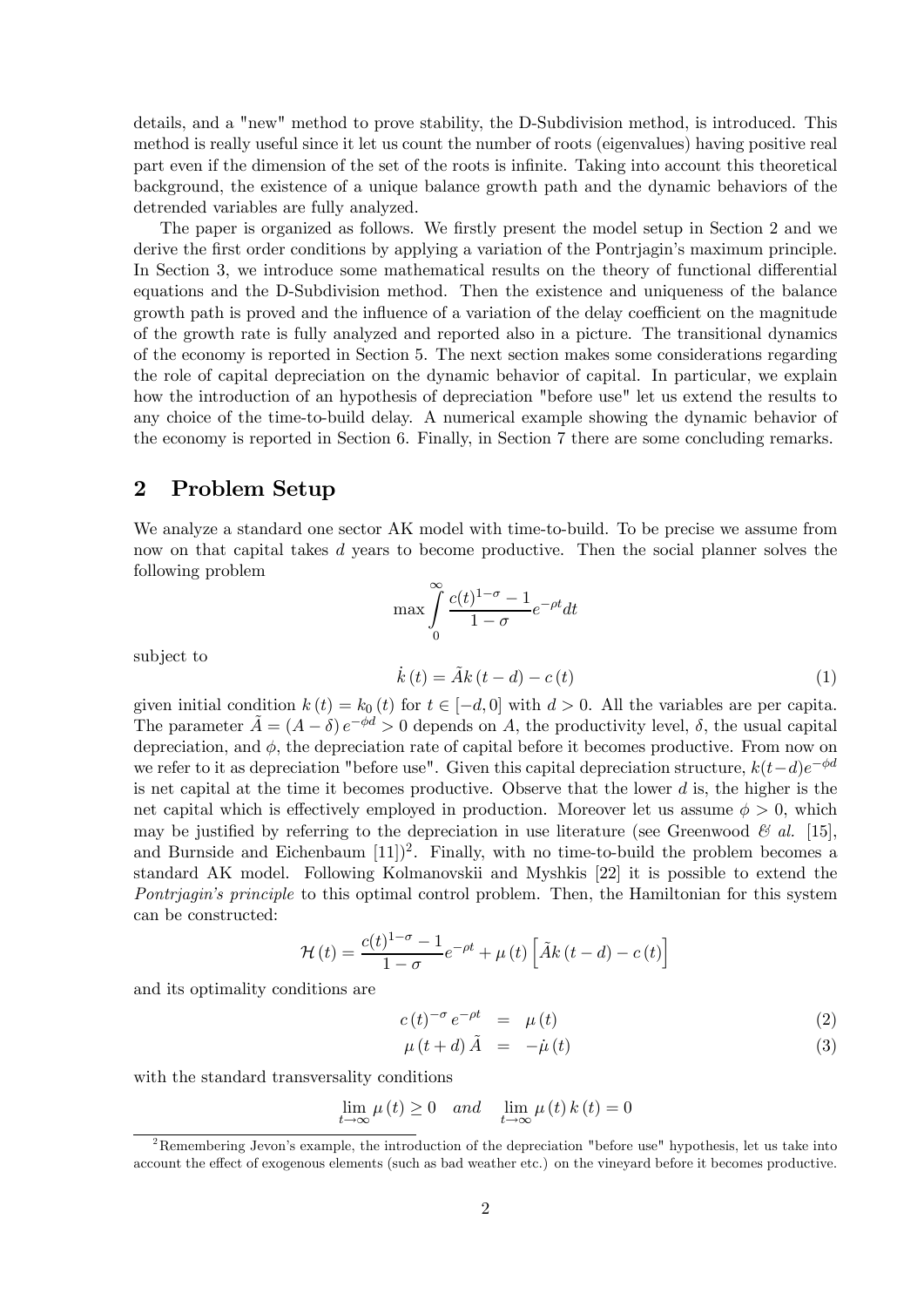From equations (2) and (3) we can get the forward looking Euler-type equation

$$
\frac{\dot{c}(t)}{c(t)} = \frac{1}{\sigma} \left[ \tilde{A} \left( \frac{c(t)}{c(t+d)} \right)^{\sigma} e^{-\rho d} - \rho \right]
$$
(4)

Exactly as in the standard AK model, consumption growth does not depend on the stock of capital per person. However in our context the positive constant growth rate is not explicitly given by the Euler equation which is a nonlinear advanced differential equation in consumption. This difference is due to the fact that the real interest rate  $r = \tilde{A} \left( \frac{c(t)}{c(t+1)} \right)$  $c(t+d)$  $\int_{c}^{\sigma} e^{-\rho d}$ , which the household gets investing in capital, is weighted by the marginal elasticity of substitution between consumption at time t and consumption at time  $t + d$ . Before proceeding with the analysis of the BGP of our economy, we present in the next section the mathematical instruments which will be used to prove the main results and characteristic of the economy under study.

### 3 Some Preliminary Results

Before proceeding, let us evoke some theoretical results from functional differential analysis. Consider the general linear delay differential equation with forcing term  $f(t)$ :

$$
a_0 \dot{u}(t) + b_0 u(t) + b_1 u(t - d) = f(t)
$$
\n(5)

subject to the initial or boundary condition

$$
u(t) = \xi(t) \quad \text{with} \quad t \in [-d, 0]. \tag{6}
$$

**Theorem 1 (Existence and Uniqueness)** Suppose that f is of class  $C^1$  on  $[0,\infty)$  and that  $\xi$  is of class  $C^0$  on  $[-d, 0]$ . Then there exists one and only one continuous function  $u(t)$  which satisfies (6), and (5) for  $t \geq 0$ . Moreover, this function u is of class  $C^1$  on  $(d, \infty)$  and of class  $C^2$  on (2d, ∞). If  $\xi$  is of class  $C^1$  on  $[-d, 0]$ , u is continuous at  $\tau$  if and only if

$$
a_0 \dot{\xi}(d) + b_0 \xi(d) + b_1 \xi(0) = f(d)
$$
\n(7)

If  $\xi$  is of class  $C^2$  on  $[-d, 0]$ ,  $\ddot{u}$  is continuous at 2d if either (7) holds or else  $b_1 = 0$ , and only in these cases.

**Proof.** See Bellman and Cooke [6], , Theorem 3.1, page 50-51.  $\blacksquare$ 

The function u singled out in this theorem is called the continuous solution of  $(5)$  and  $(6)$ . Then in order to see the shape of this continuous solution the following theorem is useful:

**Theorem 2** Let  $u(t)$  be the continuous solution of (5) which satisfies the boundary condition (6). If  $\xi$  is  $C^0$  on  $[-d, 0]$  and f is  $C^0$  on  $[0, \infty)$ , then for  $t > 0$ ,

$$
u(t) = \sum_{r} p_r e^{z_r t} + \int_{0}^{t} f(s) \sum_{r} \frac{e^{z_r (t-s)}}{h'(z_r)} ds
$$
 (8)

where  $\{z_r\}_r$  and  $\{p_r\}_r$  are respectively the roots and the residue coming from the characteristic equation,  $h(z)$ , of the homogeneous delay differential equation

$$
a_0 \dot{u}(t) + b_0 u(t) + b_1 u(t - d) = 0 \tag{9}
$$

*Note:*  $p_r = \frac{p(z_r)}{h'(z_r)}$  where

$$
p(z_r) = a_0 \xi(0) + (a_0 z_r + b_0) \int_{-d}^{0} \xi(s) e^{-z_r s} ds
$$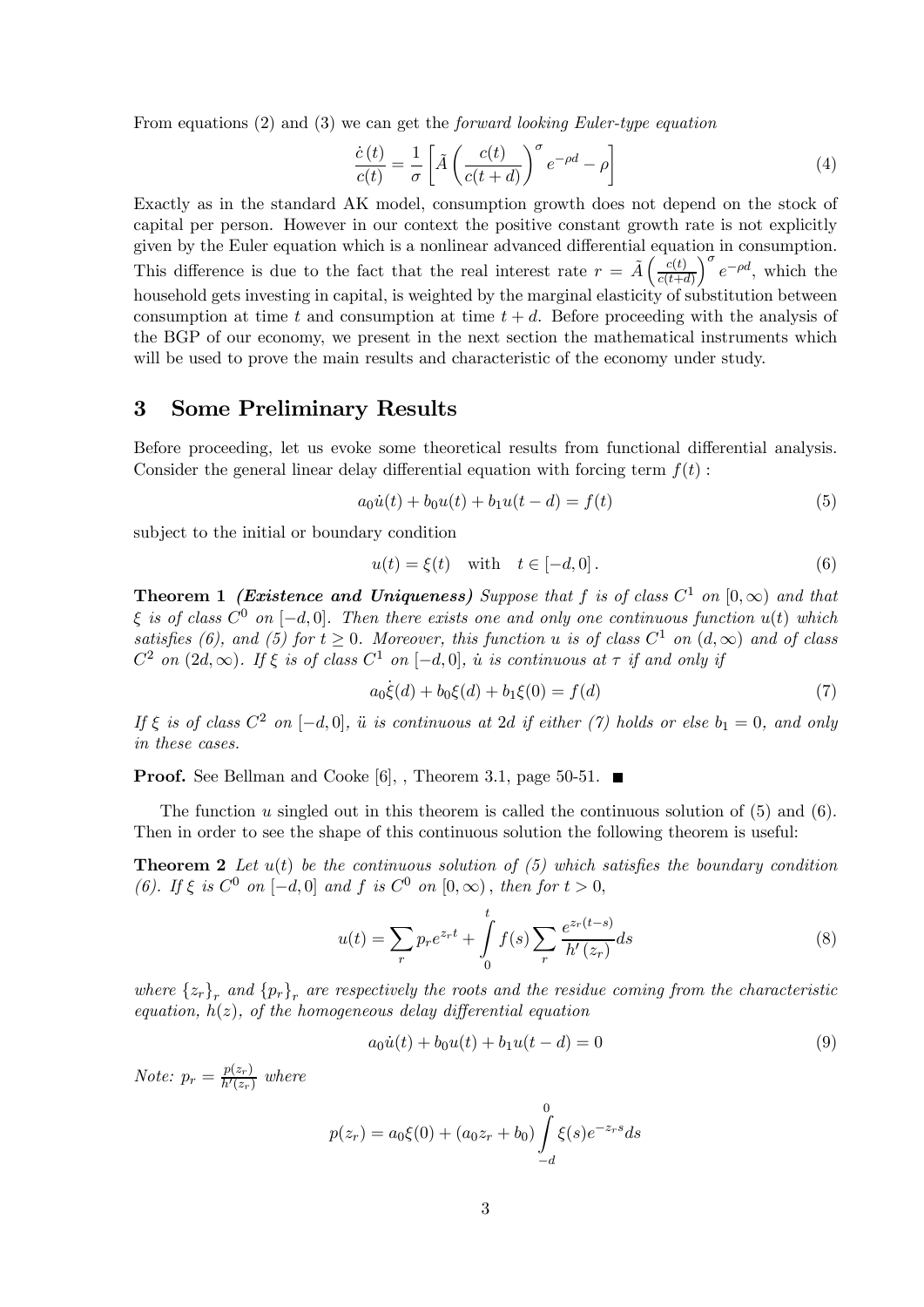#### **Proof.** See Appendix A.1.  $\blacksquare$

Since in our context it shall be fundamental to have real continuous general solution, we present here the following theoretical results.

Theorem 3 The unique general continuous solution of problem (5) with boundary condition  $\xi : I \subset \mathbb{R} \to \mathbb{R}$  and forcing term  $f : I \to \mathbb{R}$ , is a real function.

### **Proof.** See Appendix A.2.  $\blacksquare$

Some considerations on these theorems are needed. We start with the last result. The important message of Theorem 3 is the following: if we assume a boundary condition and a forcing term which are real functions then also the general continuous solution must be real. Other considerations regard the proofs of Theorem 1 and 2: both of them are strictly related to the fact that all the roots of  $h(z)$  lie in the complex z-plane to the left of some vertical line. That is, there is a real constant c such that all roots  $z$  have real part less then  $c$ . This consideration is in general no longer true for advanced differential equations which are characterized by CE with zeros of arbitrarily large real part. However as explained by Bellman and Cooke  $[6]$ , it is possible to write the solution of any advanced differential equation as a sum of exponentials using the finite Laplace transformation technique. Moreover observe that the characteristic equation of (5),

$$
h(z) \equiv z + a + be^{-zd} = 0 \tag{10}
$$

with  $a = \frac{b_0}{a_0}$  and  $b = \frac{b_1}{a_0}$ , is a trascendental function with an infinite number of finite roots. Sometimes  $h(z)$  is also called the characteristic quasi-polynomial. Asymptotic stability requires that all of these roots have negative real part. In order to help in the stability analysis we introduce two important mathematical results: the Hayes theorem and the D-Subdivision method or D-Partitions method. Hayes Theorem [18] in its more general formulation states the following:

**Theorem 4** The roots of equation  $pe^z + q - ze^z = 0$  where  $p, q \in \mathbb{R}$  lies to the left of  $\text{Re}(z) = k$ if and only if

(a)  $p - k < 1$ (b)  $(p-k) e^{k} < -q < e^{k} \sqrt{a_1^2 + (p-k)^2}$ 

where  $a_1$  is the root of  $a = p \tan a$  such that  $a \in (0, \pi)$ . If  $p = 0$ , we take  $a_1 = \frac{\pi}{2}$ .

One root lies on  $\text{Re}(z) = k$  and all the other roots on the left if and only if  $p - k < 1$  and  $(p - k) e^{k} = -a.$ 

Two roots lies on Re(z) = k and all the other roots on the left if and only if  $-q$  $e^{k}\sqrt{a_{1}^{2}+(p-k)^{2}}$ 

**Proof.** See Hayes [18], page 230-231.  $\blacksquare$ 

However this Theorem doesn't say anything about the sign of the real part of the roots of the trascendental function when the conditions  $(a)$  and  $(b)$  are not respected. For this reason the D-Subdivision method is now introduced (for more details on this method, El'sgol'ts and Norkin [13], or Kolmanovskii and Nosov [23]). Given a trascendental function like, for example, (10), this method is able to determine the number of roots having positive real part (for now on p-zeros) in accordance with the value of its coefficients (a and b in our specific case). This is possible since the zeros of a trascendental function are continuous functions of those same coefficients.

 ${}^{3}$ Look at Chapter 6 page 197-205.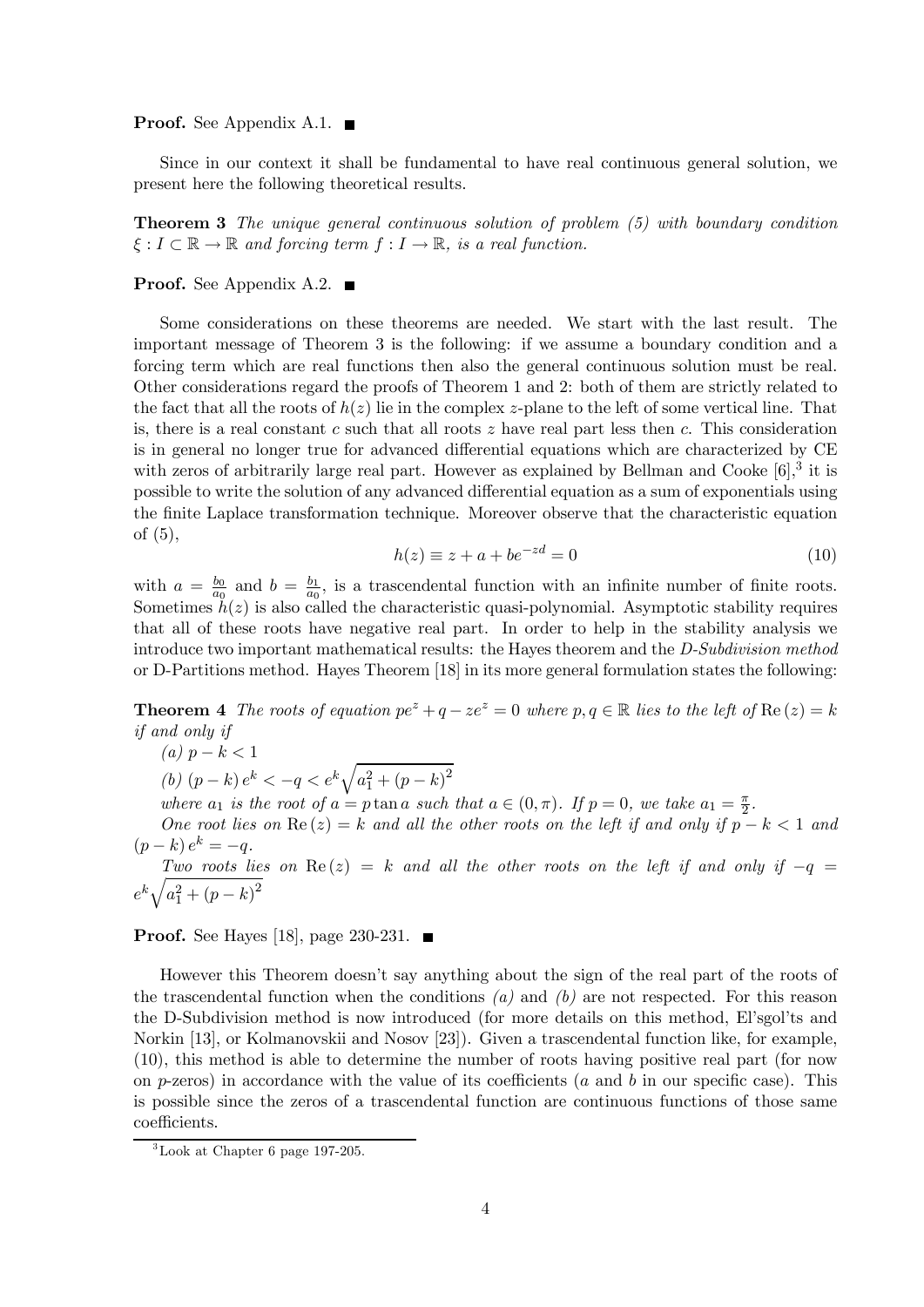**Definition 1** Given the characteristic equation of a functional differential equation with constant coefficients, a D-Subdivision is a partition of the space of coefficients into regions by hypersurfaces, the points of which correspond to quasi-polynomials having at least one zero on the imaginary axis (the case  $z = 0$  is not excluded).

For continuous variation of the trascendental function coefficients the number of p-zeros may change only by passage of some zeros through an imaginary axis, that is, if the point in the coefficient space passes across the boundary of a region of the D-Subdivision. Thus, to every region  $\Gamma_k$  of the D-Subdivision, it is possible to assign a number k which is the number of p-zeros of the trascendental function. Among the regions of this partition are also found regions  $\Gamma_0$  (if they exist) which are regions of asymptotic stability of solutions. Finally in order to clarify how the number of roots with positive real parts changes as some boundary of the D-Subdivision is crossed, the differential of the real part of the root is computed, and the decrease or increase of the number of  $p$ -zeros is determined from its algebraic sign. Since it becomes very useful later, we study, with the D-Subdivision method, the trascendental function (10).

First of all, observe that this equation has a zero root for  $a + b = 0$ . This straight line (see Figure 1) is one of the lines forming the boundary of the D-Subdivision. It is also immediately derived that the trascendental function (10) has purely imaginary roots if and only if

$$
a + b\cos dy = 0, \quad y - b\sin dy = 0 \tag{11}
$$

or

$$
b = \frac{y}{\sin dy}, \quad a = \frac{-y \cos dy}{\sin dy}
$$
 (12)

The equations in parametric form (11) or (12) identify all the other D-Subdivision boundaries. To be precise there is one boundary for any of the following interval of  $y: (0, \frac{\pi}{d}), (\frac{\pi}{d}, \frac{2\pi}{d}), (\frac{2\pi}{d}, \frac{3\pi}{d}), \ldots$ Moreover it is possible (and useful) to find the values of  $b$  for which the boundaries intercept the b-axis. The sequence of such b is  $\{\ldots, -\frac{7\pi}{2d}, -\frac{3\pi}{2d}, 0, \frac{\pi}{2d}, \frac{5\pi}{2d}, \ldots\}$ . Finally we show how p-zeros rises. In particular, when a crossing of  $C_l$  from  $\Gamma_0$  to  $\Gamma_2$  implies the rising of two p-zeros (that is, we focus on the interval  $0 < y < \frac{\pi}{d}$ . From (10) applying the implicit function theorem, we have that on  $C_l$ 

$$
dx = -\text{Re}\frac{da}{1 - bde^{-dy}}
$$
  
= -\text{Re}\frac{da}{1 - bd(\cos dy - i\sin dy)}  
= \frac{(1 - bd\cos dy) da}{(1 - bd\cos dy)^2 + b^2d^2\sin^2 dy}

We find that  $\cos y d < 0$  for  $bd > 1$ . Therefore, upon crossing the boundary  $C_l$  from region  $\Gamma_0$ into  $\Gamma_2$ , a pair of complex conjugate roots gain positive real parts. The analysis on the other boundaries of the D-Subdivision is completely analogous. Taking into account all of these results, we are now ready to study our model completely.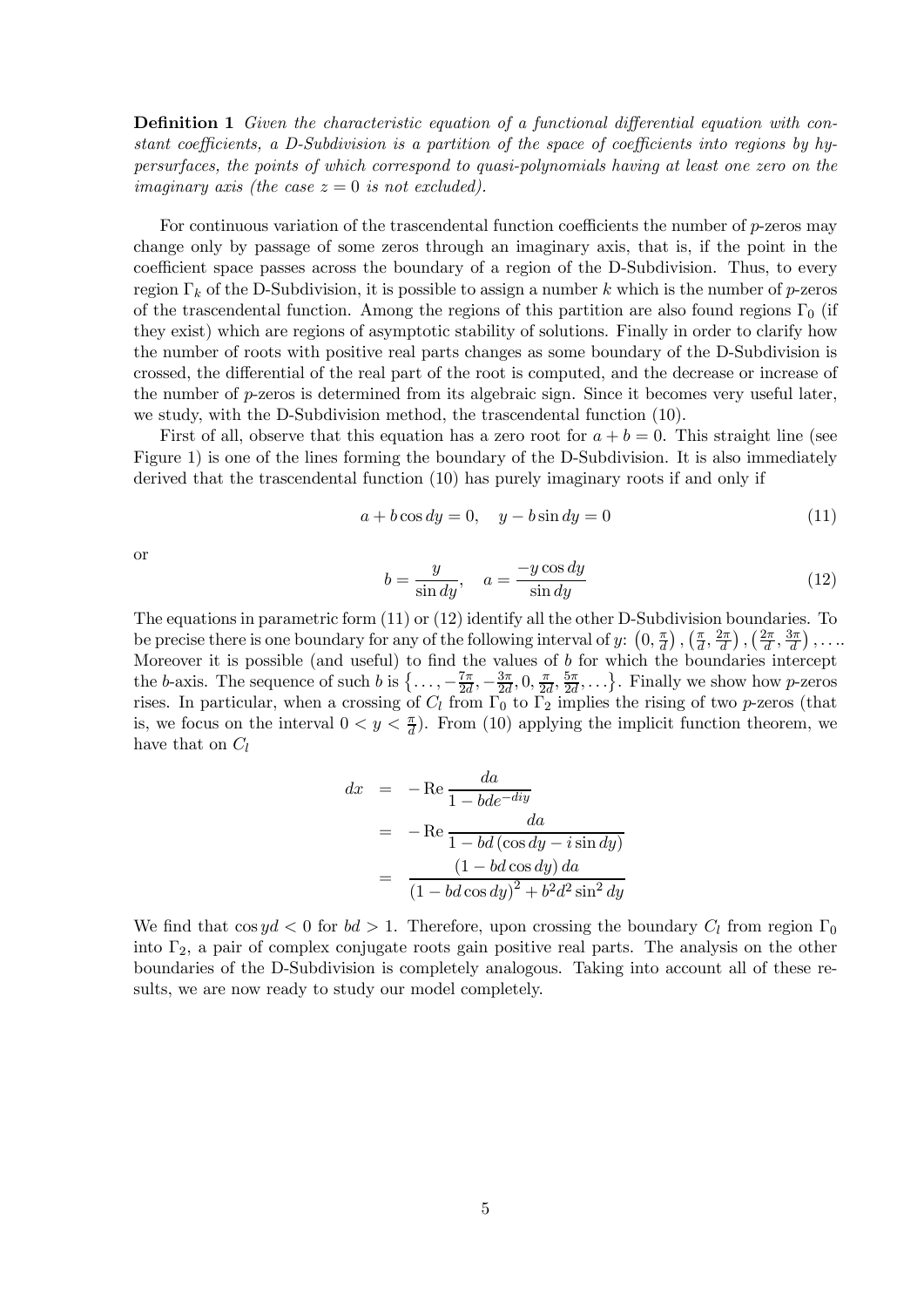

Figure 1: D-Subdivision for the trascendental function (10) assuming  $d = 5$ .

### 4 Balance Growth Path Analysis

In order to show the existence and uniqueness of the BGP, we now present some results regarding the roots of the characteristic equation of the law of motion of capital, of its shadow price, and of consumption. These results are presented and proved in Lemma 1 and Lemma 2, respectively. Some pictures are also provided in order to help the reader get the main message behind the maths. After that, the continuous solution of capital is rewritten as a sum of weighted exponential (Proposition 1) and then, following a very similar strategy as that used in the standard AK model, a unique balance growth path for consumption and capital is proved by checking the transversality condition. Very similar to this, is the requirement that for any exogenously given choice of the delay coefficient, the production function has to be sufficiently productive to ensure growth in consumption, but not so productive as to yield unbounded utility:  $A \in (A_{\text{min}}, A_{\text{max}})$ . On the other hand, it is possible to express the same requirement, given a certain level of technology, in term of the delay coefficient:  $d \in (d_{\min}, d_{\max})$ . Finally as in the standard case if  $\sigma > 1$ , then  $A_{\text{max}}$  is equal to plus infinity, while  $d_{\text{min}}$  is zero.

As anticipated in Lemma 1 we report some information on the roots of the CE of the law of motion of capital and its shadow price:

**Lemma 1** For any sufficiently high rate of depreciation "before use",  $\phi$ , the following results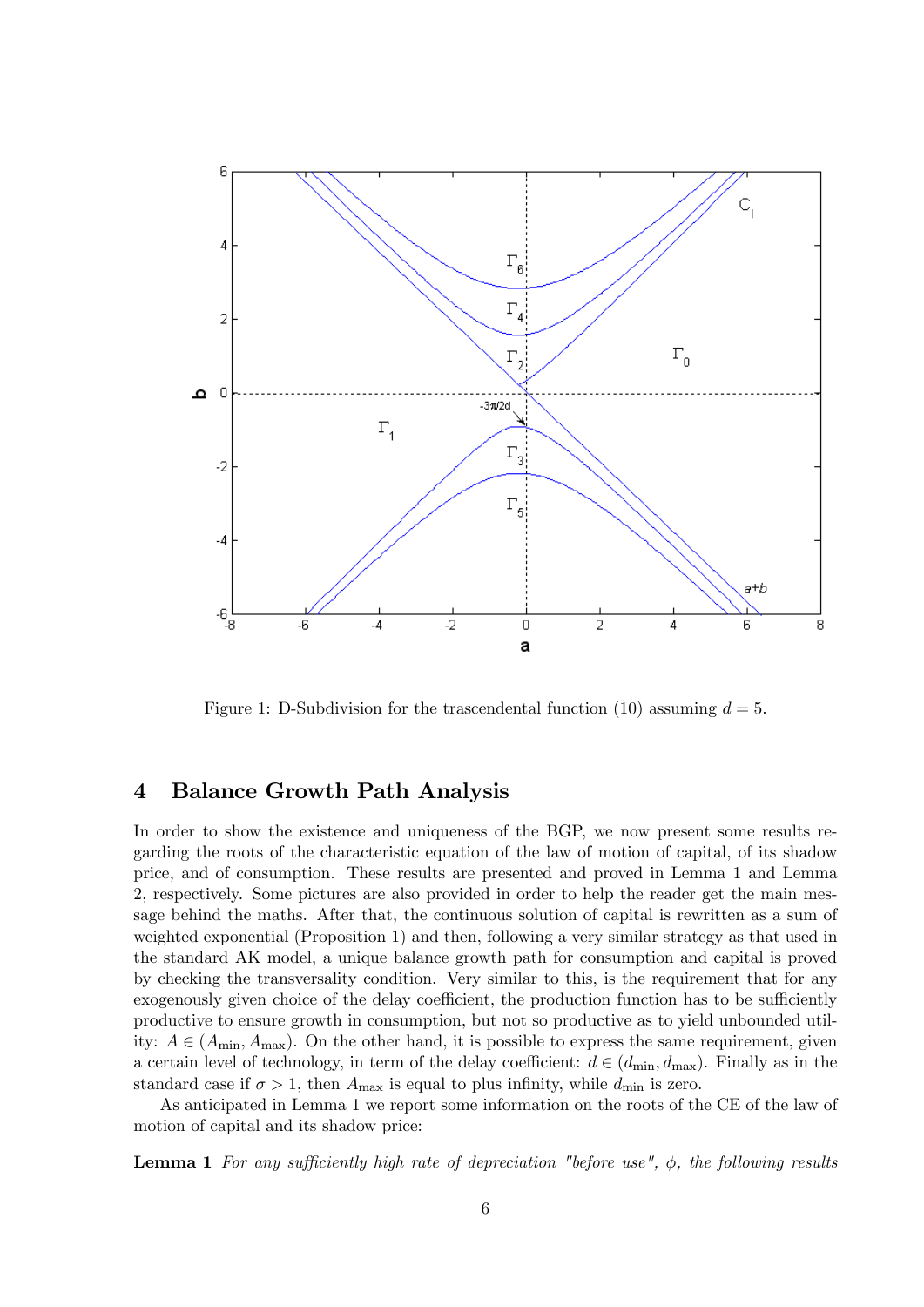hold:

- 1)  $\tilde{z}$  is the unique root with positive real part of the CE of the law of motion of capital;
- $2)$   $\tilde{s}$  is the unique root with negative real part of the CE of the law of motion of shadow price.

**Proof.** The characteristic equation of the law of motion of capital (1) is equal to the characteristic equation of its homogeneous  $part<sup>4</sup>$ , namely

$$
h(z) \equiv z - \tilde{A}e^{-zd} = 0 \tag{13}
$$

It immediate to show that this equation has a unique positive real root  $z_{\tilde{v}} = \tilde{z}$  which is also the highest among its roots. In particular, through the D-Subdivision method it is possible to prove that the trascendental equation  $(13)$  has an increasing number of p-zeros as d rises. On the other hand if we assume  $\phi = \hat{\phi}$  sufficiently high,<sup>5</sup> it happens that  $\tilde{A} < \frac{3\pi}{2d}$  for any choice of d and then a unique p-zero exists<sup>6</sup>. These facts can be easily observed in Figure 2. Finally,  $\tilde{z} > \text{Re}(z_v)$  occurs for any  $v \neq \tilde{v}$  since all the roots of the CE of (1) in the detrended variables  $\hat{x}(t) = x(t)e^{-\tilde{z}t}$  are negative. This is sufficient to prove result 1). Now observe that the CE of the shadow price law of motion (3) is

$$
h(s) \equiv -s - \tilde{A}e^{sd} = 0 \tag{14}
$$

then we can put in correspondence the roots of (13) and (14) through the transformation  $z = -s$ . From this consideration follows immediately that  $Re(s) = -Re(z)$  and  $\tilde{s} = -\tilde{z}$  is the root with the lowest real part of the characteristic equation of the law of motion of shadow price.



Figure 2: Number of p-zeros of (13) according to the choice of the delay coefficient.

Lemma 1 tells us that if we assume a sufficiently high depreciation "before use" rate,  $\hat{\phi}$ , then  $\tilde{z}$  is the constant growth rate of capital and the unique p-zero of (13). Now it will be useful for proving a common growth rate of consumption and capital to show the following Lemma:

**Lemma 2** A positive and constant growth rate of consumption,  $g_c$ , always exists for  $A > A_{\text{min}} =$  $\delta + \rho e^{(\rho + \hat{\phi})d}$ 

<sup>&</sup>lt;sup>4</sup>The part of equation (1) not considering the forcing term  $-bC(t)$ .<br><sup>5</sup>In the numerical simulation, reported in Section 7, we have assumed  $\hat{\phi} \simeq 0.03$ .

<sup>&</sup>lt;sup>6</sup>This is also a consequence of the fact that  $\tilde{A}$  converges to zero faster than  $\frac{3\pi}{2d}$  as  $d \to \infty$ .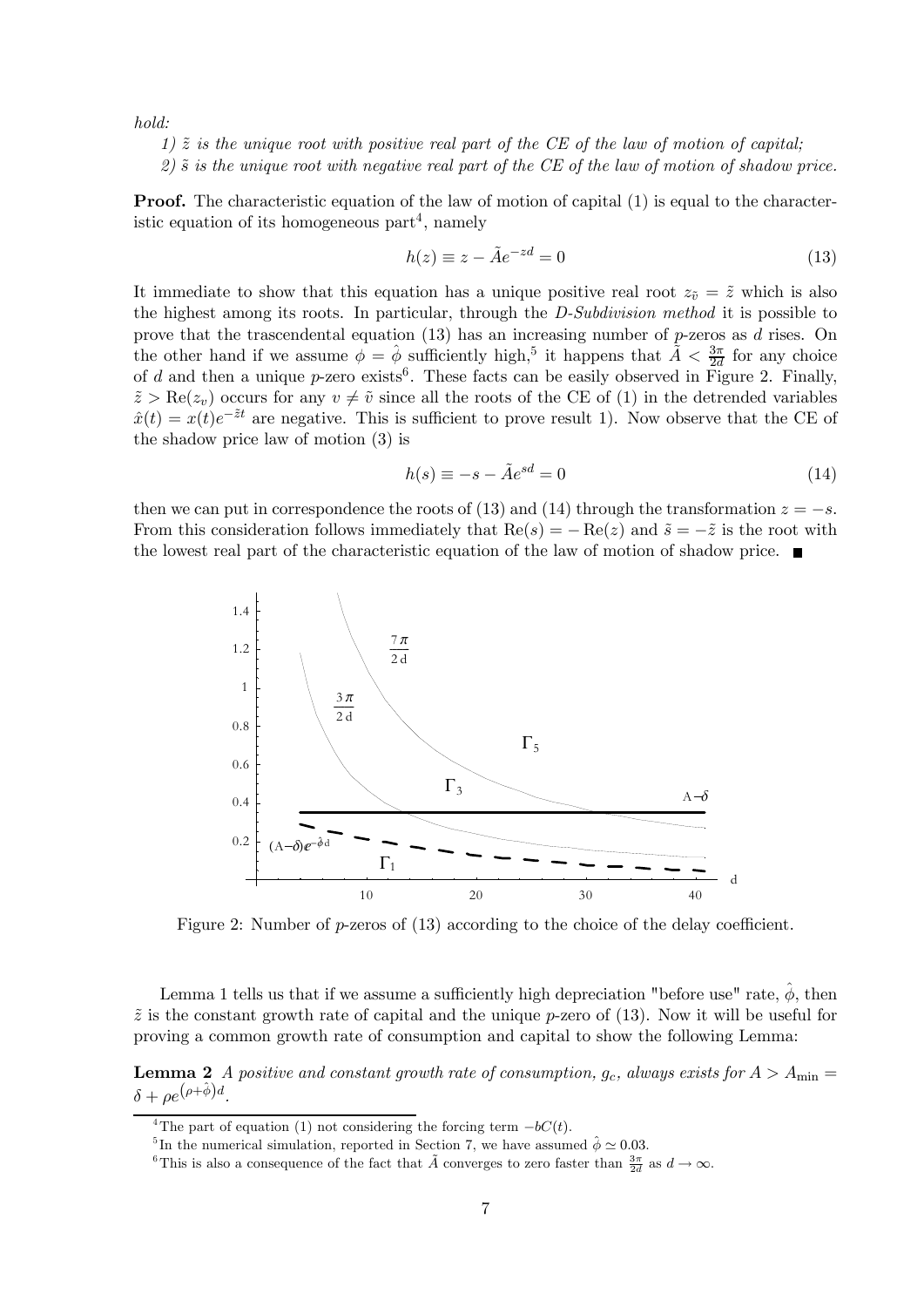**Proof.** First of all observe that since the Euler equation (4) is a nonlinear ADE we cannot write directly its continuous general solution (Theorem 2 doesn't apply). However it is possible to overcome this fact by observing that the general continuous solution of consumption can be obtained indirectly by the first order condition (2). Considering the general continuous solution of the shadow price of capital  $\mu(t) = \sum$  $\sum_{m} a_m e^{-z_m t}$ , we have that

$$
c(t) = \frac{1}{\left(\sum_{m} a_m e^{-\sigma \lambda_m t}\right)^{\frac{1}{\sigma}}}
$$
(15)

where we have called

$$
\lambda = \frac{1}{\sigma} (z - \rho) \tag{16}
$$

From equation (15) we can derive that the basic solutions of (4) have exponential form, namely the basic solutions are  $\{e^{\lambda_m}\}_m$ ; moreover taking into account (13) and (16) we can derive indirectly the characteristic equation<sup>7</sup> of  $(4)$ 

$$
h(\lambda) = \sigma \lambda + \rho - \tilde{A}e^{-(\sigma \lambda + \rho)d}
$$
\n(17)

Using the Hayes theorem or the D-Subdivision method, a unique positive real root,  $\lambda_{\tilde{m}} = g_c$  exists for A sufficiently large, namely  $A > A_{\min} = \delta + \rho e^{(\rho + \phi)d}$ . This is exactly the same condition of the standard AK model when the assumption of time-to-build is introduced. Observe also that in this context the same requirement can be expressed in term of the delay,  $d < d_{\text{max}} = \frac{1}{\rho + \phi} \log \frac{A - \delta}{\rho}$ . Exactly as before, a unique p-zero exists if  $\tilde{A}e^{-\rho d} < \frac{3\pi}{2d}$ . It is obvious that, for  $\phi = \hat{\phi}$ , the inequality is always respected (see Figure 3) since  $\hat{\phi}$  was sufficient to force  $\tilde{A}$  to stay below  $\frac{3\pi}{2d}$ , and given that  $(A - \delta) e^{-\hat{\phi} d} e^{-\rho d}$  is a product of functions which are positive and monotonic decreasing in d. As it will appear clear in Section 6 for any  $\phi \in [0, \hat{\phi})$ , some economically implausible prediction may arise. Then, from now on, we focus on the case  $\phi \geq \hat{\phi}$ . Observe moreover that endogenous growth implies that consumption and capital have to grow at a positive rate over time. This implies that  $\lim_{t\to\infty} c(t)=+\infty$ ; then given (15), we have to impose that

$$
\lim_{t \to \infty} \frac{1}{\left(a_{\tilde{m}}e^{-\sigma g_c t} + \sum_{m \notin \tilde{m}} a_m e^{-\sigma \lambda_m t}\right)^{\frac{1}{\sigma}}} = +\infty
$$
\n(18)

Using the properties of the limits<sup>8</sup>, it is possible to rewrite  $(18)$  as

$$
\frac{1}{\left(\lim_{\substack{t \to \infty \\ \theta \to 0}} a_{\tilde{m}} e^{-\sigma g_c t} + \sum_{\substack{m \notin \tilde{m} \\ \theta \to \infty}} \lim_{t \to \infty} a_m e^{-\sigma \lambda_m t} \right)^{\frac{1}{\sigma}}}
$$

Then it results that the relation (18) is satisfied if and only if  $a_m = 0$  for any  $m \neq \tilde{m}$ . Taking into account this fact, the general continuous solution of consumption is

$$
c(t) = a_{\tilde{m}}^{-\frac{1}{\sigma}} e^{g_c t}
$$

<sup>&</sup>lt;sup>7</sup>We have referred to equation (17) as the characteristic equation of the law of motion of consumption since gives us all the basic solutions.

<sup>&</sup>lt;sup>8</sup>The following properties have been used:  $\lim_{x\to a} \frac{f(x)}{g(x)} = \frac{\lim_{x\to a} f(x)}{\lim_{x\to a} g(x)}$ ,  $\lim_{x\to a} [f(x)]^n = [\lim_{x\to a} f(x)]^n$ , and  $\lim_{x\to a} \left[ \sum_i f_i(x) \right] = \sum_i \lim_{x\to a} f_i(x)$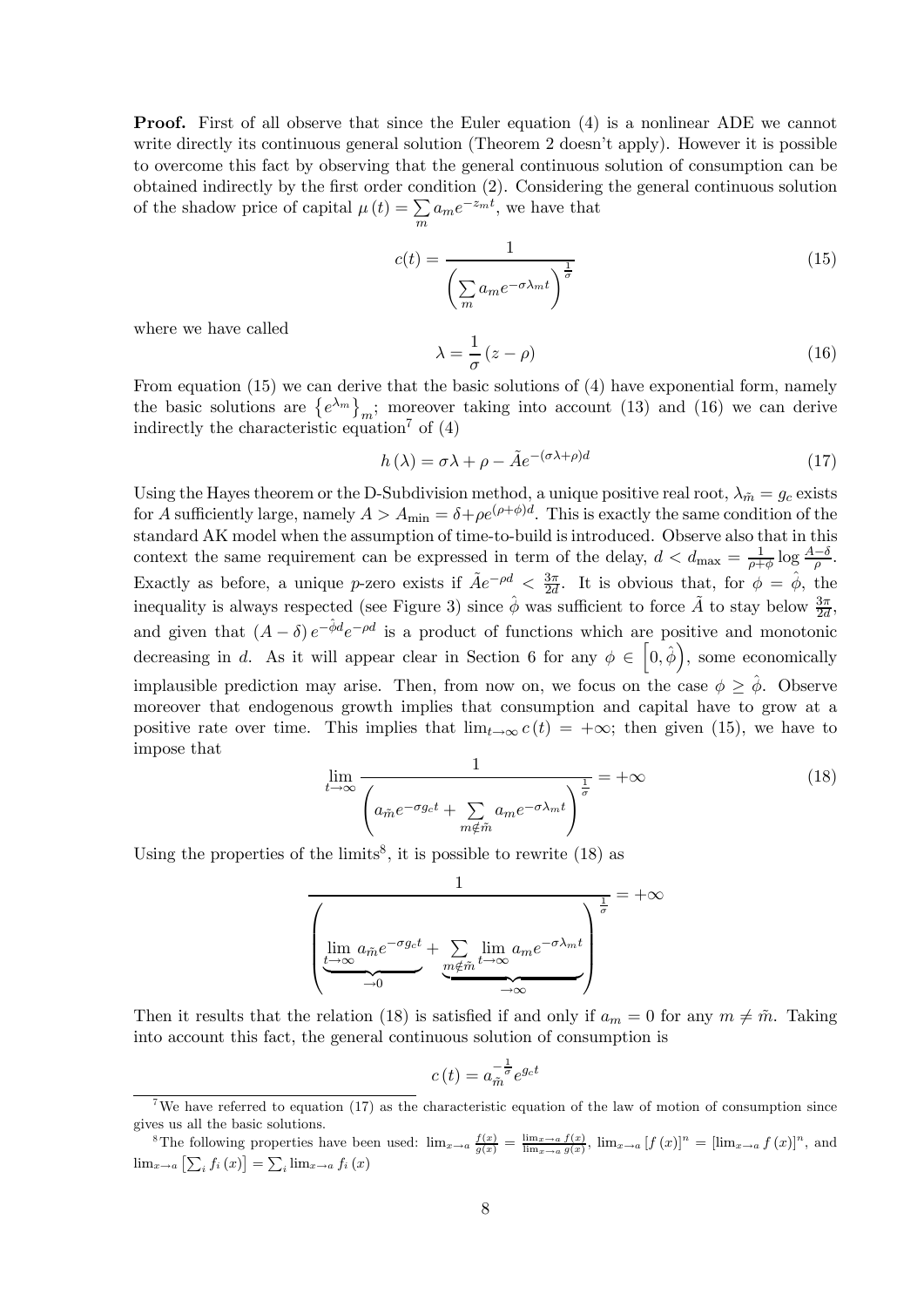

Figure 3: Number of p-zeros of (17) according to the choice of the delay coefficient.

Our objective is to prove that the growth rate of consumption and capital are the same  $q =$  $g_c$ . However before proving it, we introduce the following Corollary of Theorem 2 which let us to rewrite the continuous solution of capital as a sum of weighted exponentials.

**Proposition 1** The solution of the law of motion of capital can be written as

$$
k(t) = \sum_{v} P_{\tilde{m},v} e^{g_c t} + \sum_{v} N_{\tilde{m},v} e^{z_v t}
$$
\n
$$
\frac{1}{\sigma}
$$
\n
$$
k(t) = \sum_{v} P_{\tilde{m},v} e^{g_c t} + \sum_{v} N_{\tilde{m},v} e^{z_v t}
$$
\n
$$
(19)
$$

where  $P_{\tilde{m},v} = -\frac{a_{\tilde{m}}^{-\frac{1}{\sigma}}}{(g_c-z_v)h'(z_v)}$  and  $N_{\tilde{m},v} = n_v - P_{\tilde{m},v}$ .

Proof. According to Theorem 2 and Lemma 2, the continuous general solution of consumption and capital are respectively

$$
c(t) = a_{\tilde{m}}^{-\frac{1}{\sigma}} e^{g_c t} \tag{20}
$$

$$
k(t) = \sum_{v} n_{v} e^{z_{v}t} - \int_{0}^{t} c(s) \sum_{v} \frac{e^{z_{v}(t-s)}}{h'(z_{v})} ds
$$
 (21)

Now the integral part of equation (21) is equal to

$$
\int_0^t a_m^{-\frac{1}{\sigma}} e^{g_c s} \sum_v \frac{e^{z_v(t-s)}}{h'(z_v)} ds = \sum_v \frac{a_m^{-\frac{1}{\sigma}}}{(g_c - z_v) h'(z_v)} \left( e^{g_c t} - e^{z_v t} \right)
$$

and substituting in (21) after some algebra we get (19).  $\blacksquare$ 

Some comments on equations (20) and (19) are needed. These equations are very close to the general solution form for consumption and capital in the usual framework, with ordinary differential equations; in particular  $k(t)$  is a weighted sum of exponentials; however, this similarity can be found for systems of mixed functional differential equations only in the particular case of a single equation with forced term. In the most general cases there doesn't exist a theorem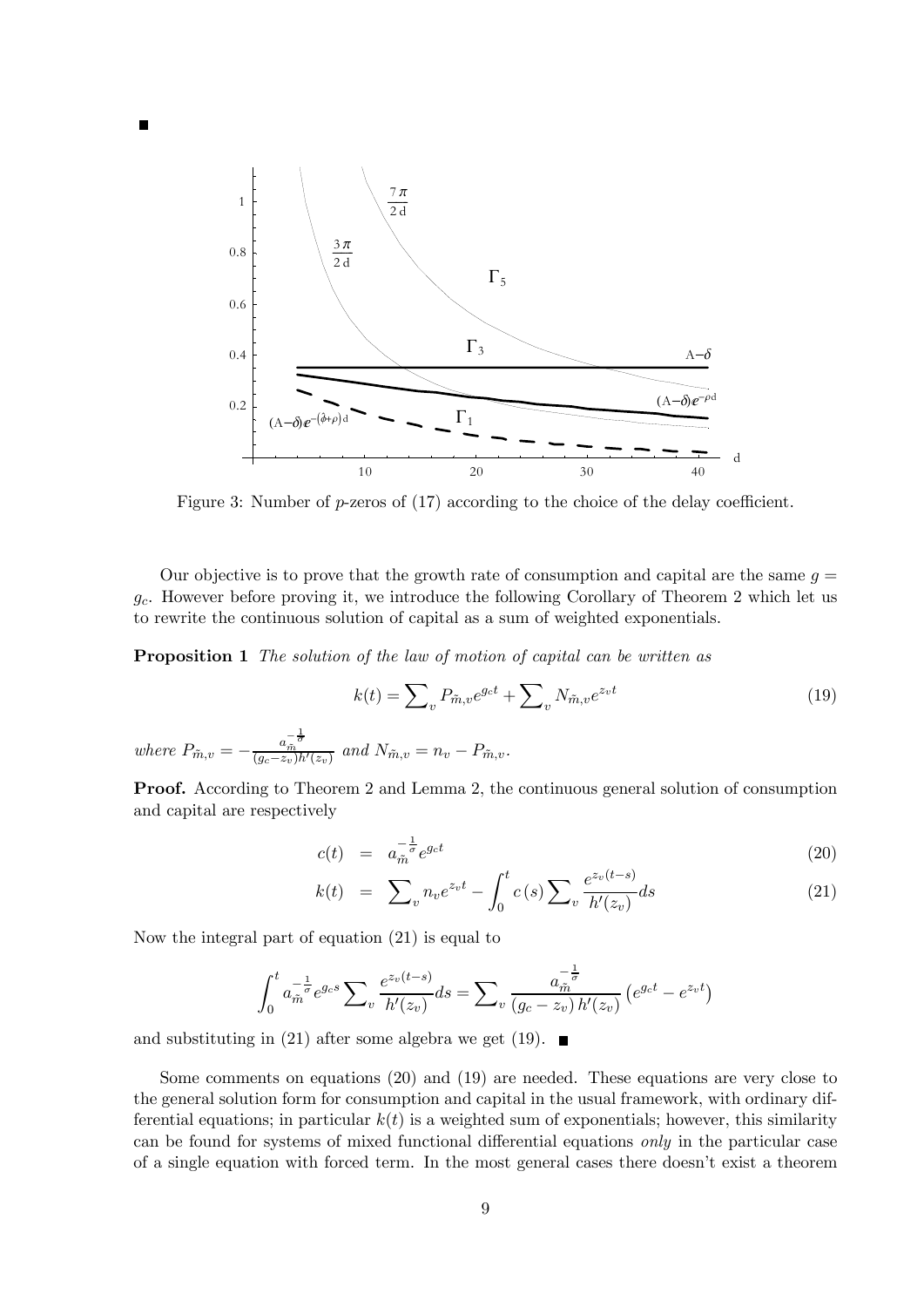which lets us write the solution in this way<sup>9</sup>. Moreover, the continuous solution of the law of motion of consumption (20) and capital (19), are not the optimal solution exactly as it happens in the ordinary case. Before getting optimality, transversality conditions have to be checked. Using this corollary and TVC, we prove now the existence of a unique balance growth path for consumption and capital.

**Proposition 2** Consumption and capital have the same balanced growth path  $g = g_c$ . This growth rate is positive and yields bounded utility if  $A \in (A_{\min}, A_{\max})$ .

**Proof.** As shown in Lemma 2, the growth rate of consumption  $g_c$  is a positive constant if  $A > A_{\text{min}}$ . Given that, we have to distinguish two cases:  $\tilde{z} \leq g_c$  and  $\tilde{z} > g_c$ . The first case is never possible. In fact, assume that  $\tilde{z} \leq g_c$  then  $g_c$  is also the growth rate of capital as follows immediately by looking at equation (19). Then we can rewrite the characteristic equation of capital, after the transformation  $\hat{k}(t) = k(t)e^{-g_ct}$ , as

$$
-we^w - g_c de^w + \tilde{A}de^{-g_c d} = 0
$$
\n<sup>(22)</sup>

where  $w = zd$ . Since  $g_c$  is the root having greater positive real part, all the roots of (22) must have negative real part which, from Hayes Theorem implies also that  $g_c > Ae^{-g_c d}$ . However, this is never possible since it contradicts the positive sign of the consumption to output ratio at the balanced growth path

$$
\frac{c(t)}{k(t)} = \tilde{A}e^{-g_c d} - g_c > 0
$$

which can be obtained by dividing the law of motion of capital (1) by  $k(t)$ . Then the only possible case is  $\tilde{z} = \sigma g_c + \rho > g_c$ . This is exactly the requirement for having no unbounded utility:  $(1 - \sigma) g_c < \rho$ . Then, before passing to the TVC we observe that if  $\sigma > 1$ , the utility is always bounded; on the other hand if  $0 < \sigma < 1$  we need a condition on A such that the utility is bounded. Taking into account the CE (17) after some algebra this condition is  $A < A_{\text{max}} = \delta + \frac{\rho}{1-\sigma}e$  $\left(\frac{\rho+\phi(1-\sigma)}{1-\sigma}\right)$  $\int d$  which is exactly the same condition for the standard AK model when the time-to-build parameter is equal to zero. Observe also that such a condition can be rewritten also in terms of the delay,  $d > d_{\min} = \frac{1-\sigma}{\rho+(1-\sigma)\phi} \log \frac{(A-\delta)(1-\sigma)}{\rho}$ . Now we show that the TVC

$$
\lim_{t \to \infty} \mu(t) k(t) = 0 \tag{23}
$$

implies necessarily a unique BGP which is  $g_c$ . In order to see this, we substitute the general continuous solutions of  $\mu(t)$  and  $k(t)$ , into the TVC (23) and we get:

$$
\lim_{t \to \infty} a_{\tilde{m}} e^{-\tilde{z}t} \left( \sum_{v} P_{\tilde{m},v} e^{g_c t} + \sum_{v} N_{\tilde{m},v} e^{z_v t} \right) = 0 \tag{24}
$$

which is equal to

$$
\lim_{t \to \infty} \left[ a_{\tilde{m}} N_{\tilde{m},\tilde{v}} + \sum_{v \neq \tilde{v}} N_{\tilde{m},\tilde{v}} e^{(z_v - \tilde{z})t} + \sum_{v} P_{\tilde{m},v} e^{(g_c - \tilde{z})t} \right] = 0
$$

now for  $a_{\tilde{m}} \neq 0$ , the second and third term in the parenthesis converge to zero since  $z_v - \tilde{z} < 0$ for any v and  $g_c - \tilde{z} < 0$ . Then the TVC are respected if and only if

$$
N_{\tilde{m},\tilde{v}} \equiv \frac{a_{\tilde{m}}^{-\frac{1}{\sigma}}}{\left(g_c - \tilde{z}\right)h'\left(\tilde{z}\right)} + n_{\tilde{v}} = 0\tag{25}
$$

<sup>&</sup>lt;sup>9</sup>Recently Asl and Ulsoy [2] have proved that a general solution form can be written for system of delay differential equations using Lambert function.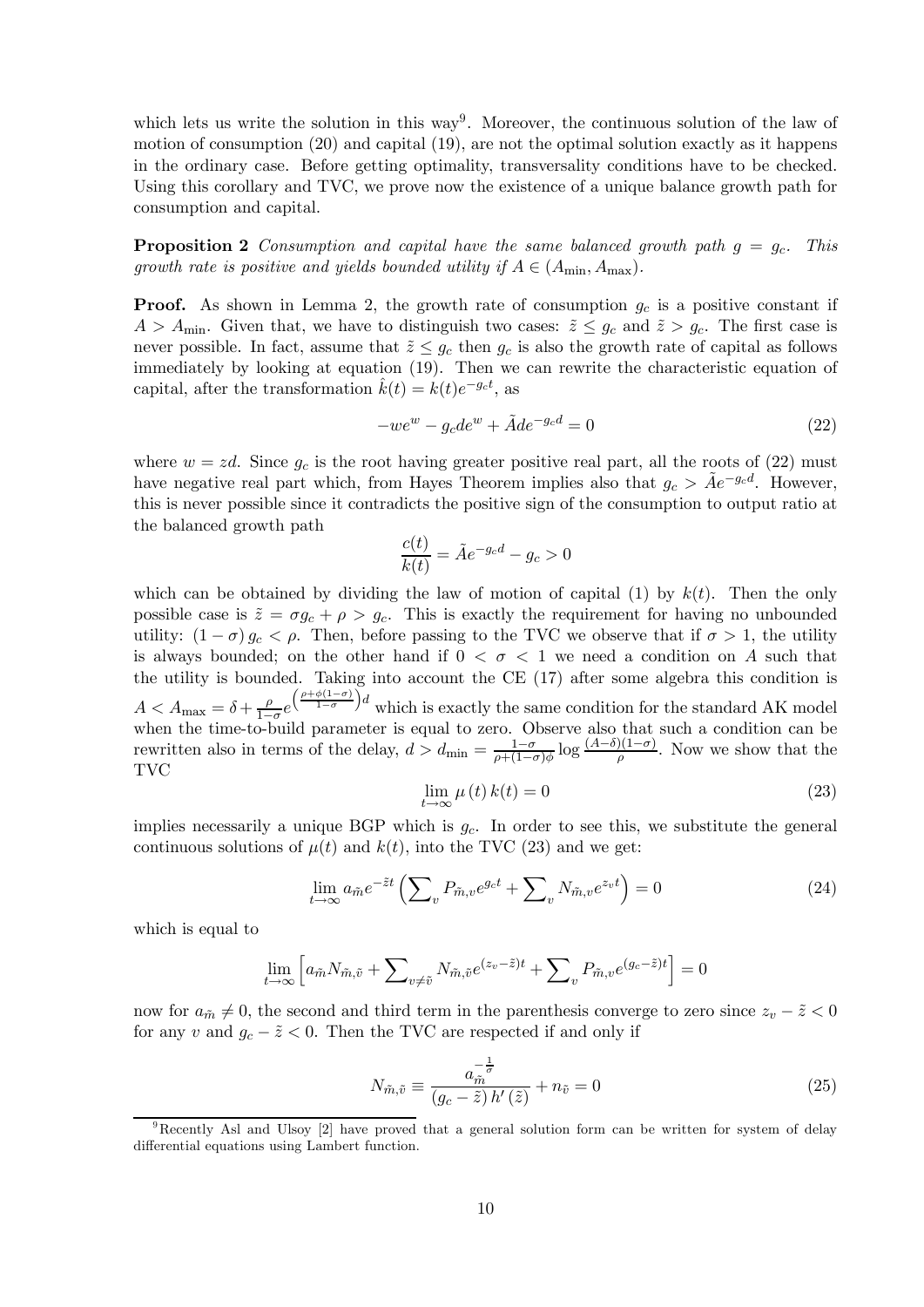which implies

$$
a_{\tilde{m}} = \left(\frac{1}{(\tilde{z} - g_c) h'(\tilde{z}) n_{\tilde{v}}}\right)^{\sigma}
$$
\n(26)

Observe that if we assume a constant boundary condition for capital,  $k_0$ , and for consumption,  $c_0$ , we can derive the following relation

$$
c_0 = (\tilde{z} - g_c) e^{\tilde{z}d} k_0
$$

which for  $d = 0$  is exactly equal to the relation between  $c_0$  and  $k_0$  in the standard AK model (see Barro and Sala-i-Martin [4]). Concluding TVC holds if and only if condition (25) is verified. Given this condition,  $g_c$  is also the growth rate of capital since the continuous general solution of capital (21) can be rewritten as follows

$$
k(t) = \sum_{v} P_{\tilde{m},v} e^{g_c t} + \sum_{v \neq \tilde{v}} N_{\tilde{m},v} e^{z_v t} \tag{27}
$$

Then the optimal solution of capital  $(27)$  is asymptotically driven by  $g_c$  which implies a common growth rate with consumption.

This proposition provides evidence of how a unique balance growth path for consumption and capital can be proved to exist also in the case of time-to-build by checking to the transversality conditions. In fact, through condition (25), it is possible to rule out the eigenvalue coming from the characteristic equation of the law of motion of capital, having positive real part greater than  $g_c$ . Observe also that this fact and the assumption of the new structure of capital depreciation make all of these results hold for any choice of the delay in the interval  $(d_{min}, d_{max})$  which guarantees the presence of endogenous growth and no unbounded utility.

Once we have shown that  $g = g_c$  is the unique balanced growth path of consumption and capital, it is also interesting to see how different choices of the delay coefficient,  $d$ , and of the level of technology A affect it. These considerations are reported in the following corollary of Proposition 2:

# Corollary 1 Under  $A \in (A_{\min}, A_{\max})$ ,  $\frac{\partial g}{\partial d}$  and  $\frac{\partial g}{\partial \phi}$  are negative while  $\frac{\partial g}{\partial A}$  is positive.

**Proof.** Under  $A \in (A_{\min}, A_{\max})$ , we have shown that g is the unique positive balance growth path for consumption and capital. The effect of a variation of  $d, \phi$ , and  $A$  on  $g$  can be easily computed by applying the Implicit Function Theorem on the trascendental equation (17) which is always satisfied for  $\lambda = q$ . After some algebra we obtain that

$$
\frac{\partial g}{\partial d} = -\frac{(A - \delta) (\sigma g + \rho + \phi) e^{-(\sigma g + \rho + \phi)d}}{\sigma + \sigma d (A - \delta) e^{-(\sigma g + \rho + \phi)d}} < 0
$$

$$
\frac{\partial g}{\partial \phi} = -\frac{d (A - \delta) e^{-(\sigma g + \rho + \phi)d}}{\sigma + \sigma d (A - \delta) e^{-(\sigma g + \rho + \phi)d}} < 0
$$

$$
\frac{\partial g}{\partial A} = \frac{e^{-(\sigma g + \rho + \phi)d}}{\sigma + \sigma d (A - \delta) e^{-(\sigma g + \rho + \phi)d}} > 0
$$

These results are very intuitive; the negative relations between the time-to-build delay and the growth rate and between the depreciation "before use" and the growth rate are due, respectively, to the fact that an increase in the time-to-build delay increases the time to produce output and by the fact that a higher depreciation "before use" reduces the net capital. On the other hand, the positive effect of the productivity of capital is obvious and is present in the standard AK model as well. In Figure 4, we have reported the behavior of q as  $d$  rises (the decreasing curve) and the standard case with  $d = 0$  for the following parametrization:  $\sigma = 8$ ,  $\rho = 0.02$ ,  $A = 0.30$ ,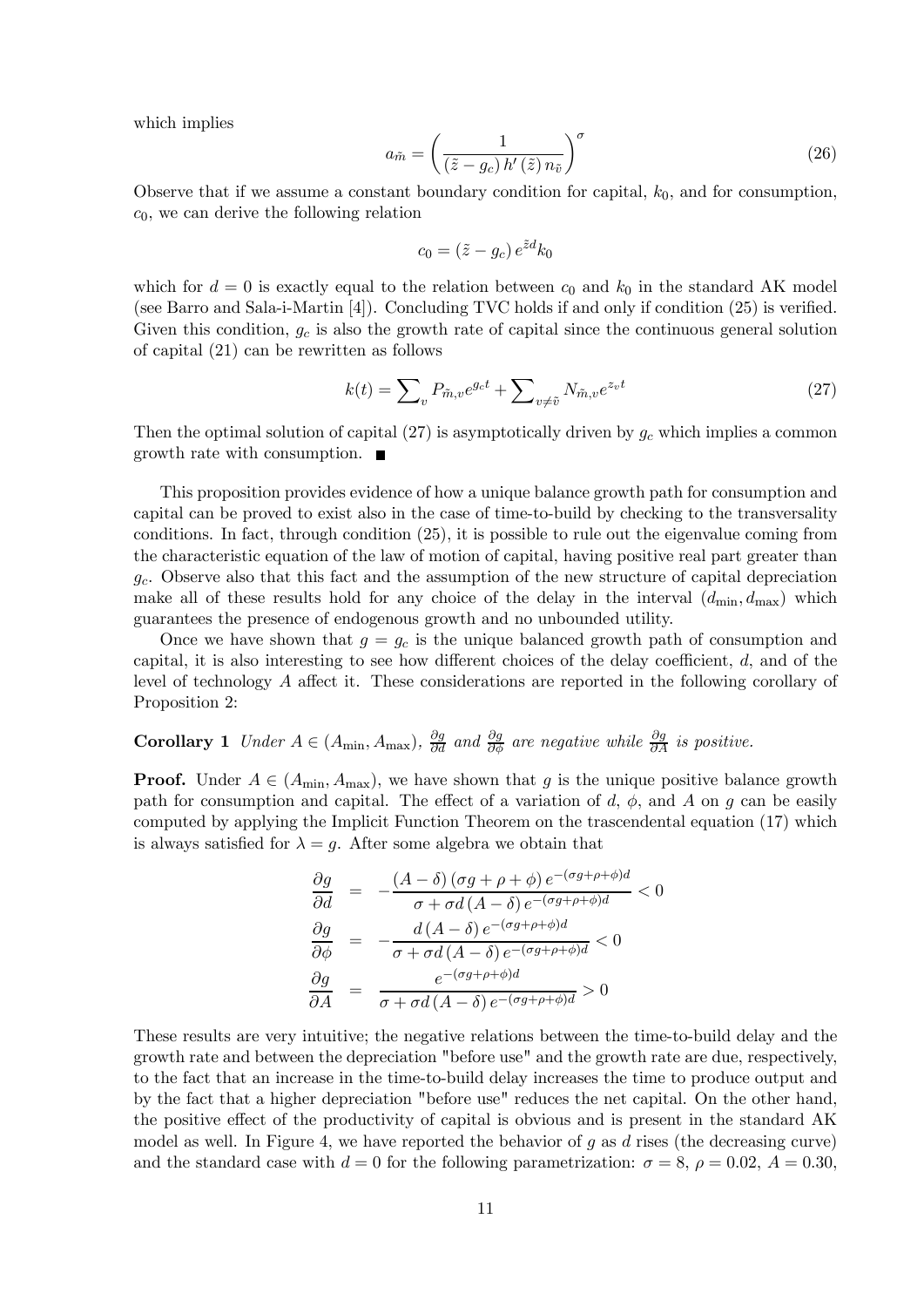$\delta = 0.04$ , and  $\hat{\phi} = 0.04$ . Given these values, d has to be in the interval  $(0, 42.74)$  in order to have a positive balance growth path.  $\blacksquare$ 



Figure 4: Behavior of the balance growth path,  $q$ , to variations of  $d$ .

## 5 Consumption and Capital Dynamics

In the previous section, we have proved the existence and uniqueness of the balance growth path. We have also shown the influence of the delay coefficient on the growth rate for a given level of technology. In this section, we focus on the dynamic behavior of the optimal detrended consumption and capital which let us to derive indirectly the behavior of detrended income and detrended investment.

Proposition 3 Optimal detrended consumption is constant over time while optimal detrended capital path is unique and oscillatory converges to a constant.

**Proof.** The optimal detrended solution of capital and consumption can be obtained by multiplying both sides of equations (27) and (20) by  $e^{-g_c t}$ 

$$
\hat{c}(t) = a_{\tilde{m}}^{-\frac{1}{\sigma}} \tag{28}
$$

$$
\hat{k}(t) = \sum_{v} P_{\tilde{m},v} + \sum_{v \neq \tilde{v}} N_{\tilde{m},v} e^{(z_v - g_c)t} \tag{29}
$$

After calling  $z = x + iy$  and  $n = \alpha + i\beta$ , and taking into account Theorem 3, the detrended solution for capital can be rewritten, as shown in Appendix A.3, in the following way

$$
\hat{k}(t) = \alpha_{\tilde{v}} + 2 \sum_{v \neq \tilde{v}} \Psi_{0,v} + 2 \sum_{v \neq \tilde{v}} \left[ (\alpha_v - \Psi_{0,v}) \cos yt - (\beta_v + \Psi_{1,v}) \sin yt \right] e^{(x_v - g_c)t}
$$
(30)

where  $\Psi_{0,v}, \Psi_{1,v} \in \mathbb{R}$  for any v. Finally, the asymptotic behavior of capital is equal to

$$
\lim_{t \to \infty} \hat{k}(t) = \alpha_{\tilde{v}} + 2 \sum_{v} \Psi_{0,v} \tag{31}
$$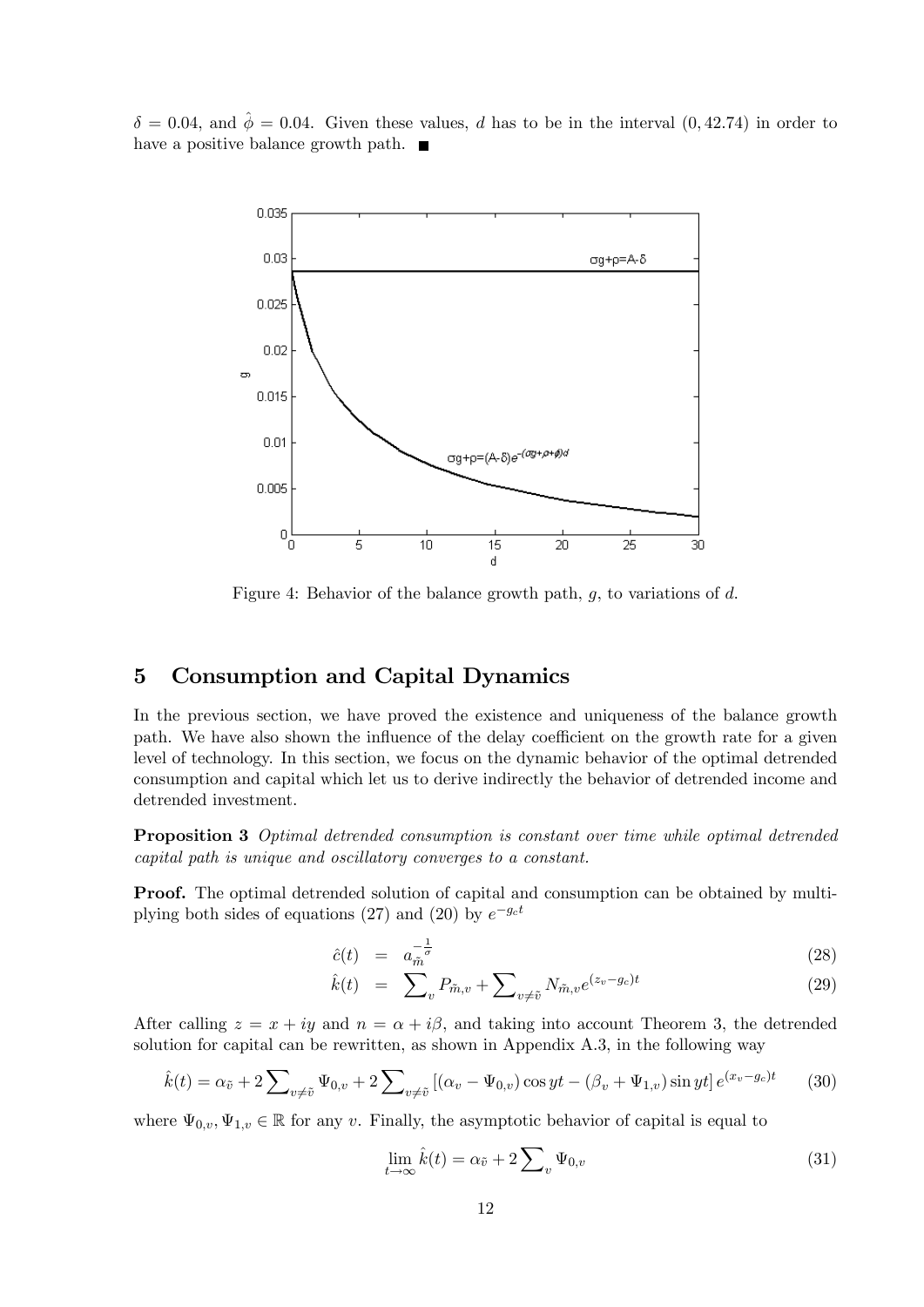Expressions (30) and (31) tell us that the transition to the BGP is oscillatory due to the presence of the cosine and sine term, and that the convergence is guarantee by the fact that  $x_v = \text{Re}(z_v)$  $g_c$  for any  $v \neq \tilde{v}$ . Finally, the uniqueness of the path is due to the fact that the residue  ${n_v}_v$ are fixed by the boundary condition of capital while the residue  $a_{\tilde{m}}$  is fixed by the transversality condition through the expression  $(26)$ .

Moreover, taking into account the technology and the resources constraint of our economy, it follows immediately that output and investment have an oscillatory behavior. In the following section, we discuss the opportunity of introducing the depreciation "before use" hypothesis and the role which a choice of a  $\phi \geq \phi$  has in extending our results for all the feasible values of the delay. On the other hand, as it will appear clear soon, all the results obtained until now remain valid even for the extreme case  $\phi = 0$  when an appropriate sub-interval of d is appropriately chosen.

### 6 Considerations on the depreciation "before use" hypothesis.

It is quite easily observable that all the results obtained until now remain valid in the specific case of  $\phi = 0$  for a restricted interval of the time-to-build coefficient. However, for a sufficiently high choice of the delay, several technical problems arise. In particular, a general continuous solution as a sum of exponentials as in (19) can no longer be written and following that the validity of transversality conditions become extremely difficult to assess. Remember that in exogenous growth models, as in Asea and Zak [1], and Rustichini [24], the choice of the delay is crucial in avoiding the possible presence of capital divergence behavior. The introduction of the depreciation "before use" hypothesis, and in particular with a sufficiently high level of  $\phi$ , has a crucial role in avoiding these problems and then in extending the results to the whole interval of the delay. To be precise, the introduction of depreciation "before use", depending inversely on the time-to-build parameter, is able to stabilize the capital equilibrium path by reducing net capital.

### 7 Numerical Exercise

Now, we present a numerical exercise. In this section we report only the result of our simulation while a detailed explanation of the computational methods is reported in Appendix A.4. The following parametrization of our economy has been chosen:

|                  |  |                                 | w |     | $a_{\min}$ | $u_{\text{max}}$ |
|------------------|--|---------------------------------|---|-----|------------|------------------|
| 0.8 <sub>1</sub> |  | $0.02$   $0.05$   $0.03$   $20$ |   | 0.3 |            | 50 h             |

Remember that if we have chosen  $\sigma > 1$  the  $d_{\text{min}}$  should be equal to 0; in our case with  $\sigma = 0.8$ a value of  $d$  less than  $d_{\text{min}}$  implies unbounded utility. On the other hand a value of the delay greater than  $d_{\text{max}}$  implies no endogenous growth since the highest root is close to 0.02 and taking into account our parametrization and relation (16), we have, that at the right of this value the growth rate of consumption is no longer positive. Moreover, observe that given this parametrization, the D-Subdivision method tells us that: in the case of no depreciation "before use" ( $\phi = 0$ ), in the interval  $d = \left[ \tilde{d}_{\min}, 18.85 \right]$  we have only one root with positive real part; in the interval  $d = [18.85, 43.98)$ , three roots with positive real part, and finally in the interval  $d = [43.98, \tilde{d}_{\text{max}}]$ , five roots with positive real part. This fact is reported in Figure 5, where a subset of the infinite roots of the homogeneous part of (1) are numerically computed through the Lambert function. Figure 5 and Figure 6 shows the real parts of the roots in the x-axis and the imaginary parts in the  $y$ -axis: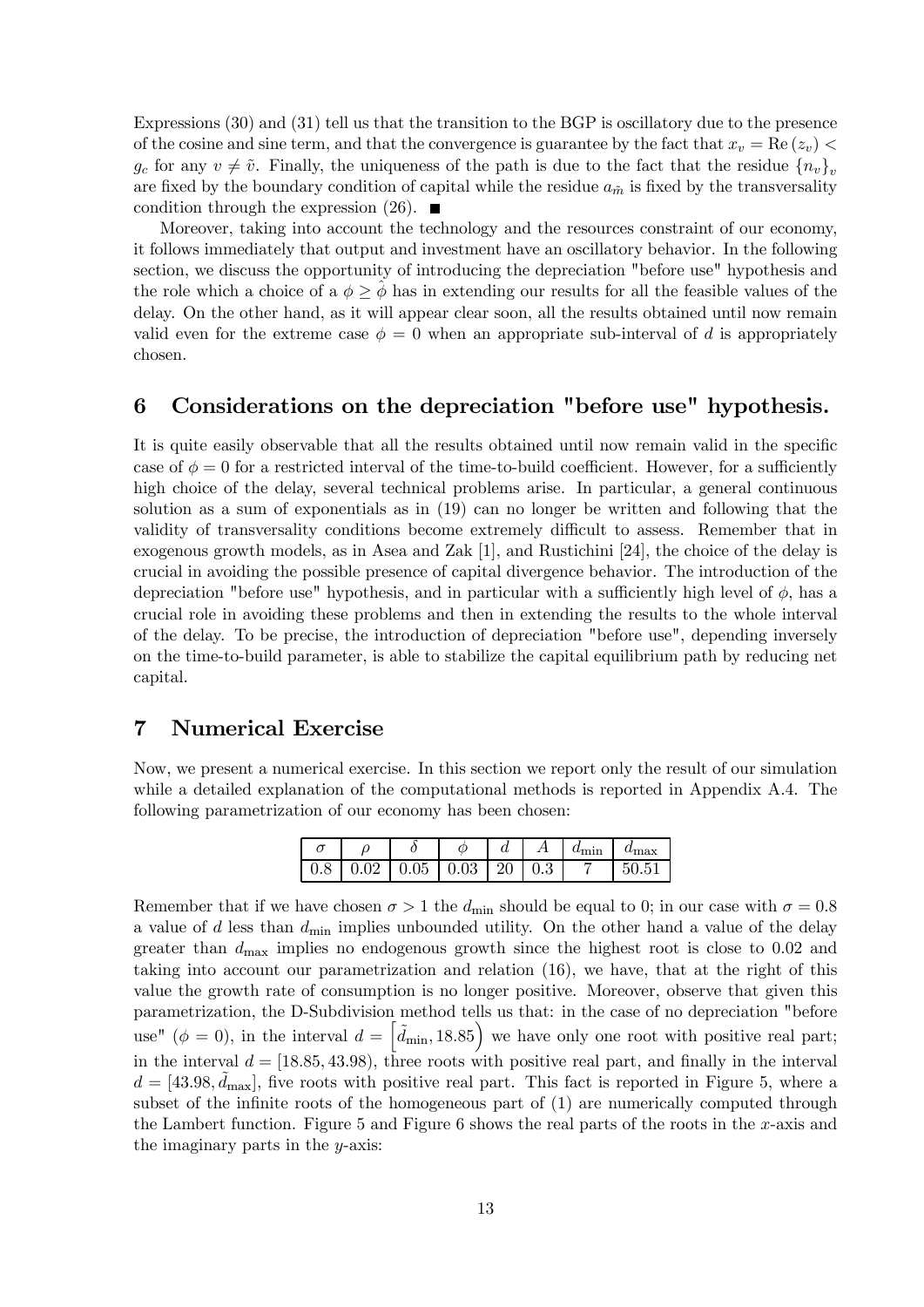

Figure 5: Number of p-roots for the law of motion of capital according to different choices of d.

This first graph of the spectrum is interesting, since it shows how an increase in the value of the time-to-build coefficients reduces the magnitude of the real part of the highest eigenvalue. Taking into account relation (16), this numerical result confirms Corollary 2. Now we show the effect of the introduction of a minimum degree of depreciation "before use" on the capital dynamics. In particular, through Figure 6, it is possible to observe how a choice of  $\phi = 0.03$ forces the spectrum of roots of the law of motion of capital to have only one eigenvalue with positive real part even in the extreme case of a delay coefficient equal to  $d_{\text{max}} = 50$ .



Figure 6: Variation in the number of roots with positive real part in the case  $d_{\text{max}} = 50$ .

As we can expect, the presence of a positive depreciation "before use" rate reduces the growth rate of capital, and indirectly, through relation (16), of consumption. This effect is due to the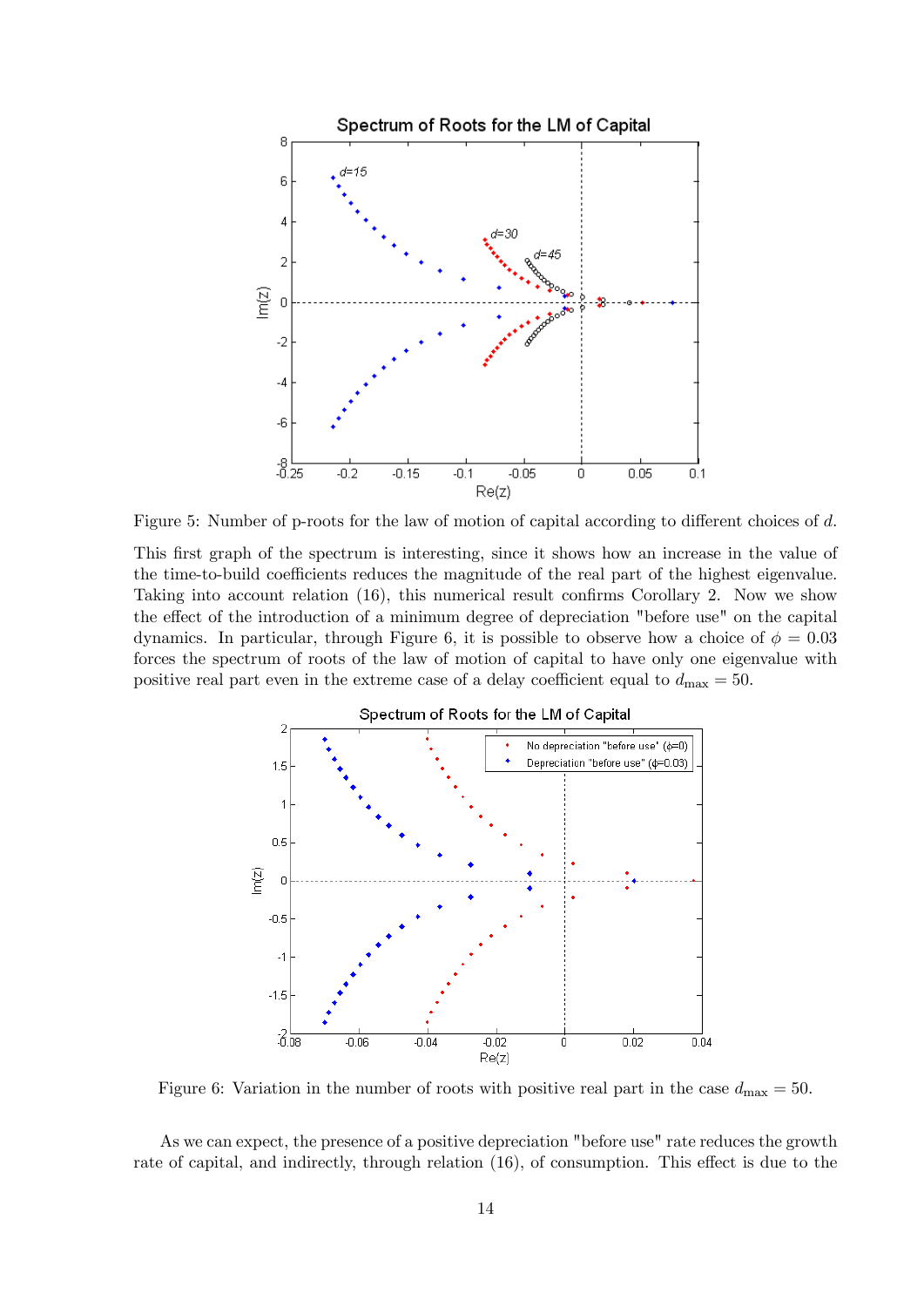fact that net capital is reduced and, indirectly, output, consumption, and investment. The next two figures show the dynamic behavior of detrended capital (equation (30)) over time. In the first case, Figure 7, we have studied the detrended capital dynamics given a constant initial value (boundary condition) of capital,  $k_0$ .



Figure 7: Dynamic behavior of detrended capital given a positive and constant boundary condition,  $k_0$ .

As it appears clear, the presence of time-to-build is able to generate oscillatory behavior of capital for a long interval of time. Taking into account the technology and the resources constraint of our economy both output and investment will have a similar dynamic behavior as capital. Observe that the oscillatory dynamic behavior of these variables is enhanced by a consumption smoothing effect. In fact from Proposition 3, we know that the social planner optimally chooses to have a constant detrended consumption while detrended capital bears most of the adjustment to the BGP. Finally we have reported in Figure 8, the capital dynamic behavior for different choices of the delay given the following parametrization

|  |  | $\mid d_1, d_2, d_3, d_4 \mid A \mid d_{\min} \mid \in$                 |  | $d_{\text{max}}$ |
|--|--|-------------------------------------------------------------------------|--|------------------|
|  |  | $\mid 8 \mid 0.02 \mid 0.05 \mid 0.03 \mid 0.5; 1; 5; 10 \mid 0.3 \mid$ |  |                  |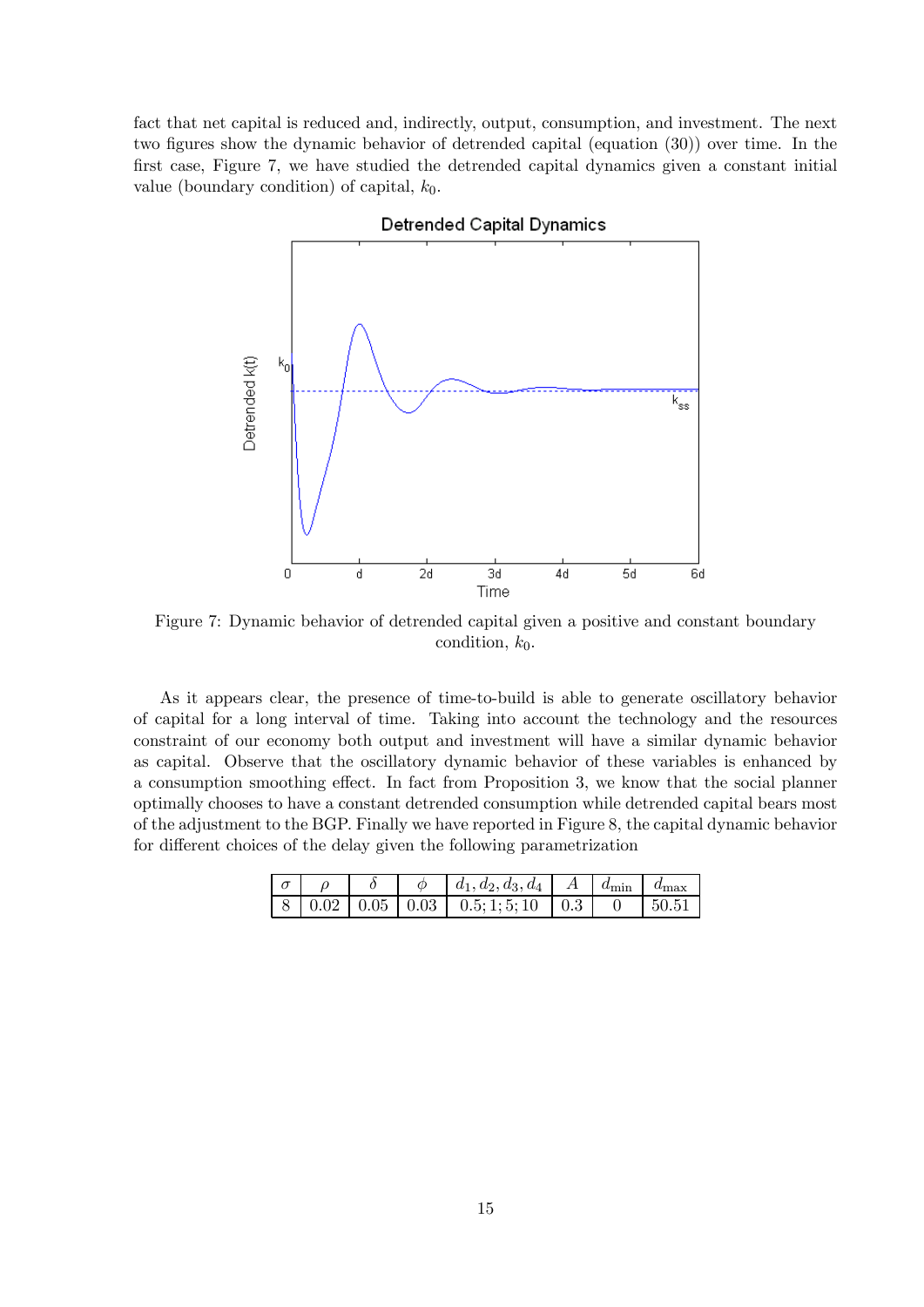

Figure 8: Capital dynamic behavior for different choices of the delay.

It is interesting to notice that the higher the choice of the delay is the more relevant is the oscillatory structure of capital dynamics. This fact has been reported in Figure 8, in the case of  $\sigma = 8$  starting with values of the delay sufficiently close to zero and given a same boundary condition for capital  $k_0$ . Remember that variation in the choice of the delay have an influence on the value of the balance growth path. In particular, for Corollary 1, the higher is the delay, the lower is the balance growth path. This fact appears also in Figure 8, where with  $k_{i,ss}$ and  $i = 1, \ldots, 4$ , we have indicated the different balance growth paths. Finally, the dynamic behavior of capital appears more and more smooth as d is close to zero: this dynamic behavior is consistent with what we aspect in the extreme case  $d = 0$ .

# 8 Conclusion

This paper has fully analyzed an AK endogenous growth model when the time-to-build assumption is introduced through a delay differential equation for capital. It has been proved the existence and uniqueness of the BGP and also that a unique optimal path of the detrended capital is oscillatory convergent to its steady state value while detrended consumption jumps directly on it as the usual case without delay. These results have been obtained through a careful analysis of the role of transversality conditions and the introduction of a new structure of capital depreciation, which takes into account the depreciation of capital before it becomes productive. This last assumption appears to be crucial in avoiding implausible economic predictions which may appear in this type of model for choices of the time-to-build coefficient sufficiently high. Finally the analysis of the model let us confirm that time-to-build can be considered a source of aggregate fluctuation for capital and output exactly as the vintage capital assumption.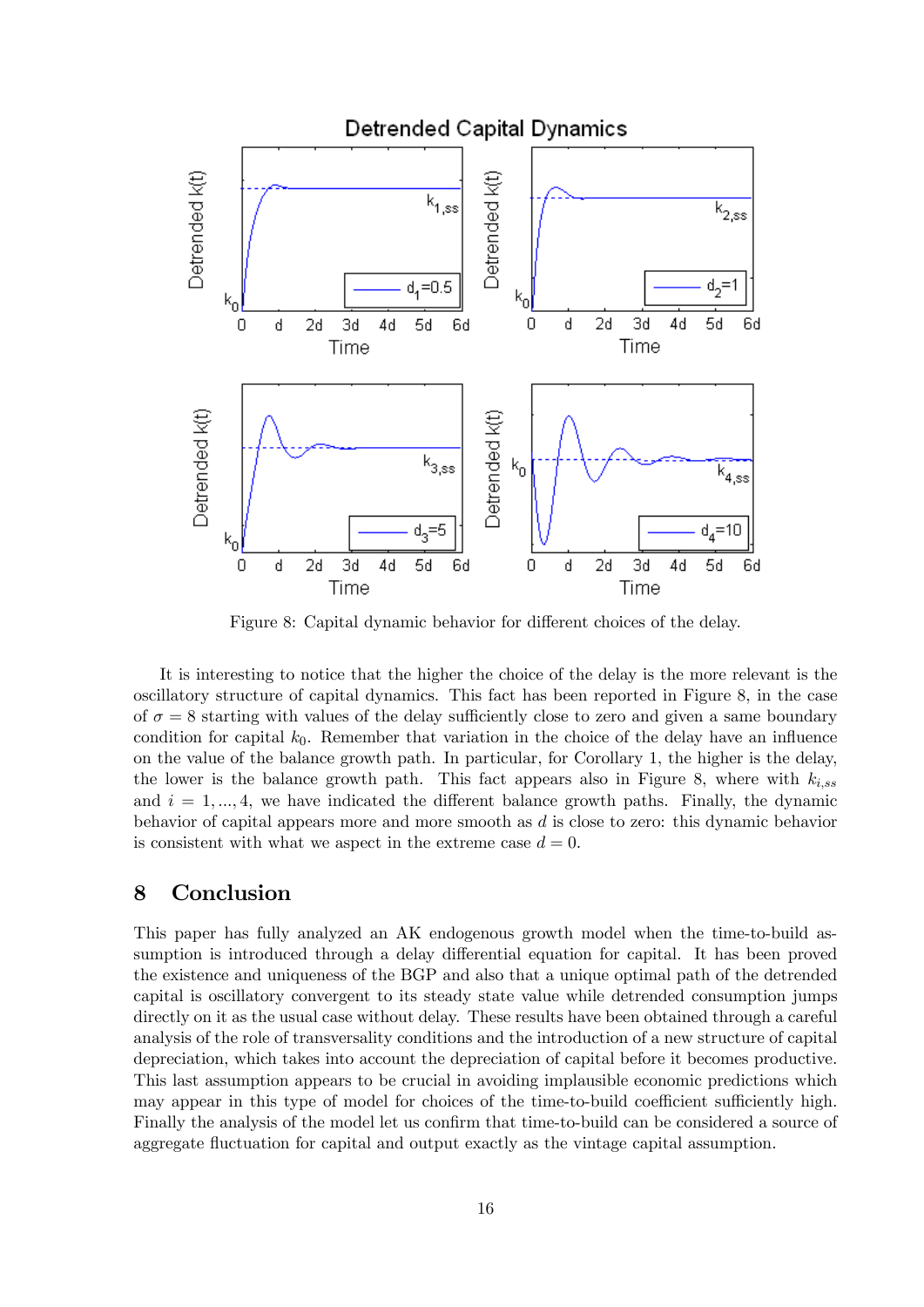## A Appendix

### A.1 Proof of Theorem 2.

The proof of this theorem is mainly based on Bellman and Cooke [6] (Section 3.9, page 73-75). The only relevant difference is that we assume a boundary condition defined in the interval  $[-d, 0]$ , and not in [0, d]. Given this difference we need an "auxiliary" function  $x(t)$  having the following properties:

(a)  $x(t) = 0$   $t < -d;$ (b)  $x(-d) = a_0^{-1}e^{-sd}$ ; (c)  $x(t)$  is of class  $C^0$  on  $[0,\infty)$ ; (d)  $x(t)$  satisfies the equation

$$
a_0 \dot{x}(t) + b_0 x(t) + b_1 x(t - d) = 0 \qquad \text{for } t > -d \tag{32}
$$

Before showing that the Laplace transform of  $x(t)$  is  $h^{-1}(z)$ , it is important to notice that it is possible to prove (see Bellman and Cooke [6]) the existence and uniqueness of  $x(t)$  even if equation (32) doesn't respect theorem 1 since the boundary condition doesn't define a continuous function over  $[-2d, d]$ . We multiply each term of equation (32) by  $e^{-zt}$  and integrate with respect to t from  $-d$  and  $\infty$ , we get

$$
a_0 \int_{-d}^{\infty} \dot{x}(t) e^{-zt} dt + b_0 \int_{-d}^{\infty} x(t) e^{-zt} dt + b_1 \int_{-d}^{\infty} x(t - d) e^{-zt} dt = 0
$$
 (33)

and integrating by part the first term and making the change of variables  $t_1 = t - d$  in the last term, relation (33) can be rewritten

$$
-1 + a_0 z \int_{-d}^{\infty} x(t) e^{-zt} dt + b_0 \int_{-d}^{\infty} x(t) e^{-zt} dt + b_1 e^{-zd} \int_{-d}^{\infty} x(t_1) e^{-zt_1} dt_1 = 0
$$

from which follows immediately that the Laplace transform of  $x(t)$  is

$$
\int_{-d}^{\infty} x(t) e^{-zt} dt = h^{-1}(z)
$$
\n(34)

Now, using the Laplace transform formula we get

$$
x(t) = \int_{(c)} \frac{e^{zt}}{h(z)} dz \qquad \text{for } t > -d \tag{35}
$$

For the residue theorem equation (35) is equivalent to

$$
x(t) = \sum_{r} RES\left\{\frac{e^{zt}}{h\left(z\right)}, z_{r}\right\}
$$

and taking into account the formula  $RES\left[\frac{\psi(a)}{\phi(a)}, \tilde{a}\right] = \frac{\psi(\tilde{a})}{\phi'(\tilde{a})}$  when  $\psi(\tilde{a}) \neq 0$ 

$$
x(t) = \sum_{r} \frac{e^{z_r t}}{h'(z_r)} \qquad \text{for } t > -d \tag{36}
$$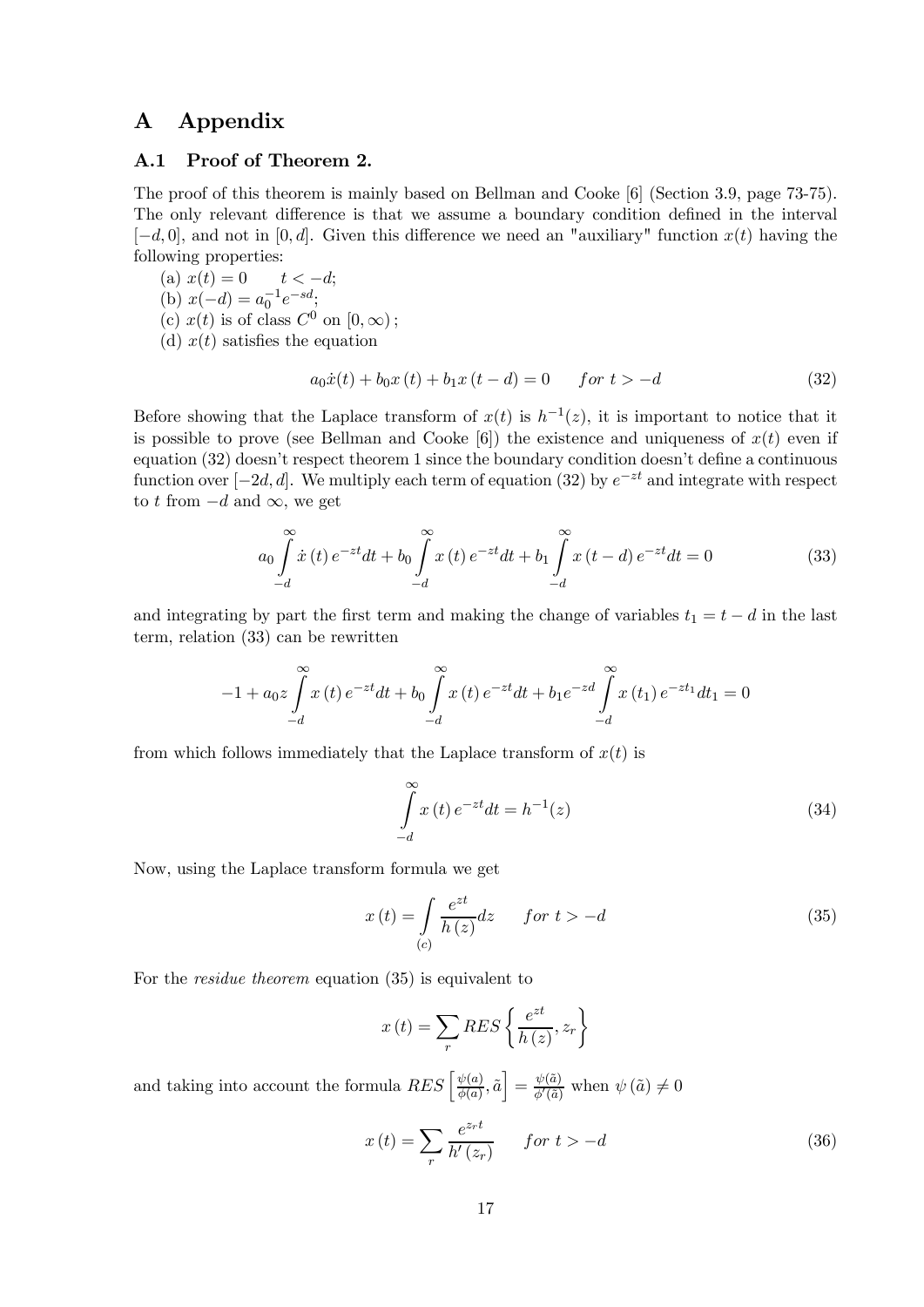Now for Theorem 3.7 of Bellman and Cooke [6], the general continuous solution,  $u(t)$ , of the delay differential equation with forcing term

$$
a_0\dot{u}(t) + b_0u(t) + b_1u(t - d) = f(t)
$$
\n(37)

which satisfies the initial or boundary condition  $u(t) = \xi(t)$  with  $t \in [-d, 0]$ , is

$$
u(t) = a_0 \xi(0) x(t) + (a_0 z_r + b_0) \int_{-d}^{0} \xi(s) x(t-s) ds + \int_{0}^{t} f(s) x(t-s) ds
$$
 (38)

and taking into account relation (36) we can rewrite (38) as

$$
u(t) = \sum_{r} \frac{a_0 \xi(0) + (a_0 z_r + b_0) \int_{-d}^{0} \xi(s) e^{-z_r s} ds}{h'(z_r)} e^{z_r t} + \int_{0}^{t} f(s) \sum_{r} \frac{e^{z_r (t-s)}}{h'(z_r)} ds
$$

which ie exactly equal to relation (8).

### A.2 Proof of Theorem 3.

The proof is organized in two parts. In the first part, we show that the unique general solution of (5) with boundary condition (6)

$$
u(t) = \sum_{r} p_r e^{z_r t} + \int_{0}^{t} f(s) \sum_{r} \frac{e^{z_r (t-s)}}{h'(z_r)} ds
$$
 (39)

where the roots  $\{z_r\}$  and the residues  $\{v_r\}$  come respectively from the characteristic equation of the homogeneous part of (5)

$$
h(z) = a_0 z + b_0 + b_1 e^{-zd}
$$
\n(40)

and from the relation

$$
p_r = \frac{p(z_r)}{h'(z_r)} = \frac{a_0 \xi(0) + (a_0 z_r + b_0) \int_{-d}^{0} \xi(s) e^{-z_r s} ds}{a_0 - b_1 d e^{-z_r d}}
$$
(41)

can be rewritten as

$$
u(t) = \sum_{r=0}^{k} \zeta_r e^{x_r t} + \sum_{r=k}^{\infty} \left( a_r e^{z_r t} + \bar{a}_r e^{\bar{z}_r t} \right) + \int_{t}^{t} f(s) \left[ \sum_{r=0}^{k} \frac{e^{x_r (t-s)}}{h'(x_r)} + \sum_{r=k}^{\infty} \left( \frac{e^{z_r (t-s)}}{h'(z_r)} + \frac{e^{\bar{z}_r (t-s)}}{h'(\bar{z}_r)} \right) \right] ds
$$
\n(42)

where  $\{x_r\}$  are real roots,  $\{z_r\}$  are complex conjugate roots<sup>10</sup>,  $\{\zeta_r\}$  are real constants, and  $\{a_r\}$ are complex conjugate constants. In fact, from the D-Subdivisions method we know that (40) has at most two real roots and an infinite number of complex conjugate roots. From  $(41)$ , it

<sup>&</sup>lt;sup>10</sup>We have indicated the conjugate of a complex number a with  $\bar{a}$ .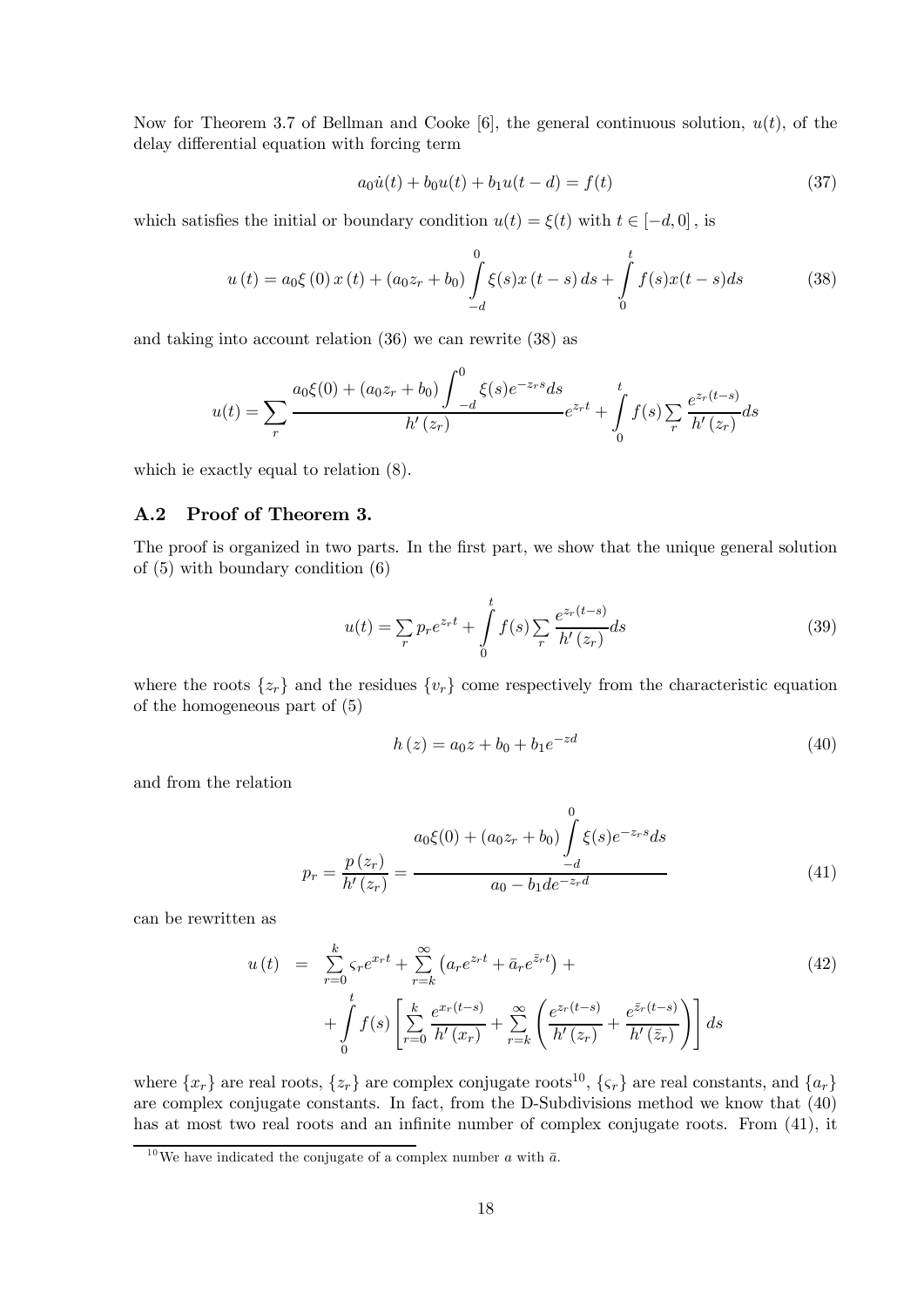appears also clear that the residues related to real roots are real while those related to complex roots are complex. Taking into account these results it is possible to split (39) as follows

$$
u(t) = \sum_{r=0}^{k} \zeta_r e^{x_r t} + \sum_{r=k}^{\infty} \left( a_r e^{z_r t} + c_r e^{\bar{z}_r t} \right) + \int_{0}^{t} f(s) \left[ \sum_{r=0}^{k} \frac{e^{x_r (t-s)}}{h'(x_r)} + \sum_{r=k}^{\infty} \left( \frac{e^{z_r (t-s)}}{h'(z_r)} + \frac{e^{\bar{z}_r (t-s)}}{h'(\bar{z}_r)} \right) \right] ds
$$

where  $z = x + iy$  and  $\overline{z} = x - iy$ . We now show that  $c_r = \overline{a}_r$  is always the case. This is equivalent to show that, given the expressions of  $a_r$  and  $c_r$ , the Im  $(c_r + a_r) = 0$  and that the  $\text{Re}(c_r - a_r) = 0.$  We start by showing the first relation. In order to simplify the notation we omit from now on the  $r$ :

$$
a_{0}\xi(0) + (a_{0}z + b_{0}) \int_{-d}^{0} \xi(s)e^{-zs}ds \quad a_{0}\xi(0) + (a_{0}\bar{z} + b_{0}) \int_{-d}^{0} \xi(s)e^{-\bar{z}s}ds
$$
  
\n
$$
a_{1} + c_{2} = \frac{-d}{a_{0} - b_{1}de^{-z}d} + \frac{-d}{a_{0} - b_{1}de^{-\bar{z}d}}\n= \frac{\left[\xi(0) + \left(z + \tilde{b}_{0}\right) \int_{-d}^{0} \xi(s)e^{-zs}ds\right] \left[a_{0} - b_{1}de^{-\bar{z}d}\right]}{\frac{1}{a_{0}}\left[a_{0} - b_{1}de^{-z}d\right] \left[a_{0} - b_{1}de^{-\bar{z}d}\right]} + \frac{\left[\xi(0) + \left(\bar{z} + \tilde{b}_{0}\right) \int_{-d}^{0} \xi(s)e^{-\bar{z}s}ds\right] \left[a_{0} - b_{1}de^{-z}d\right]}{\frac{1}{a_{0}}\left[a_{0} - b_{1}de^{-z}d\right] \left[a_{0} - b_{1}de^{-\bar{z}d}\right]} \quad (44)
$$

where  $\tilde{b}_0 = \frac{b_0}{a_0}$ . The denominator is always real since:

$$
\[a_0 - b_1 de^{-zd}\] \begin{bmatrix} a_0 - b_1 de^{-zd} \end{bmatrix} = a_0^2 - a_0 b_1 d \left( e^{-zd} + e^{-zd} \right) + b_1^2 d^2 e^{-zd - zd} = a_0^2 - a_0 b_1 de^{-xd} \left( e^{-iyd} + e^{iyd} \right) + b_1^2 d^2 e^{-2xd}
$$

and taking into account that  $e^{iy} + e^{-iy} = 2 \cos y$  while  $e^{iy} - e^{-iy} = 2i \sin y$  we have that

$$
\[a_0 - b_1de^{-zd}\] \left[a_0 - b_1de^{-\bar{z}d}\right] = a_0^2 - 2a_0b_1de^{-xd}\cos yd + b_1^2d^2e^{-2xd}
$$

which is real. Then we have also to show that the numerator of relation (43) is real.

$$
Num = A + B
$$

where

$$
A = \xi(0) \left[ a_0 - b_1 d e^{-\bar{z} d} \right] + \xi(0) \left[ a_0 - b_1 d e^{-z d} \right]
$$
  
=  $2a_0 \xi(0) - 2b_1 d \xi(0) e^{-x d} \cos y d$   
=  $2\xi(0) \left[ a_0 - b_1 d e^{-x d} \cos y d \right]$ 

which is real. On the other hand

$$
B = \left[z + \tilde{b}_0\right] \left[a_0 - b_1 de^{-\bar{z}d}\right] \int_{-d}^{0} \xi(s)e^{-zs}ds + \left[\bar{z} + \tilde{b}_0\right] \left[a_0 - b_1 de^{-zd}\right] \int_{-d}^{0} \xi(s)e^{-\bar{z}s}ds \tag{45}
$$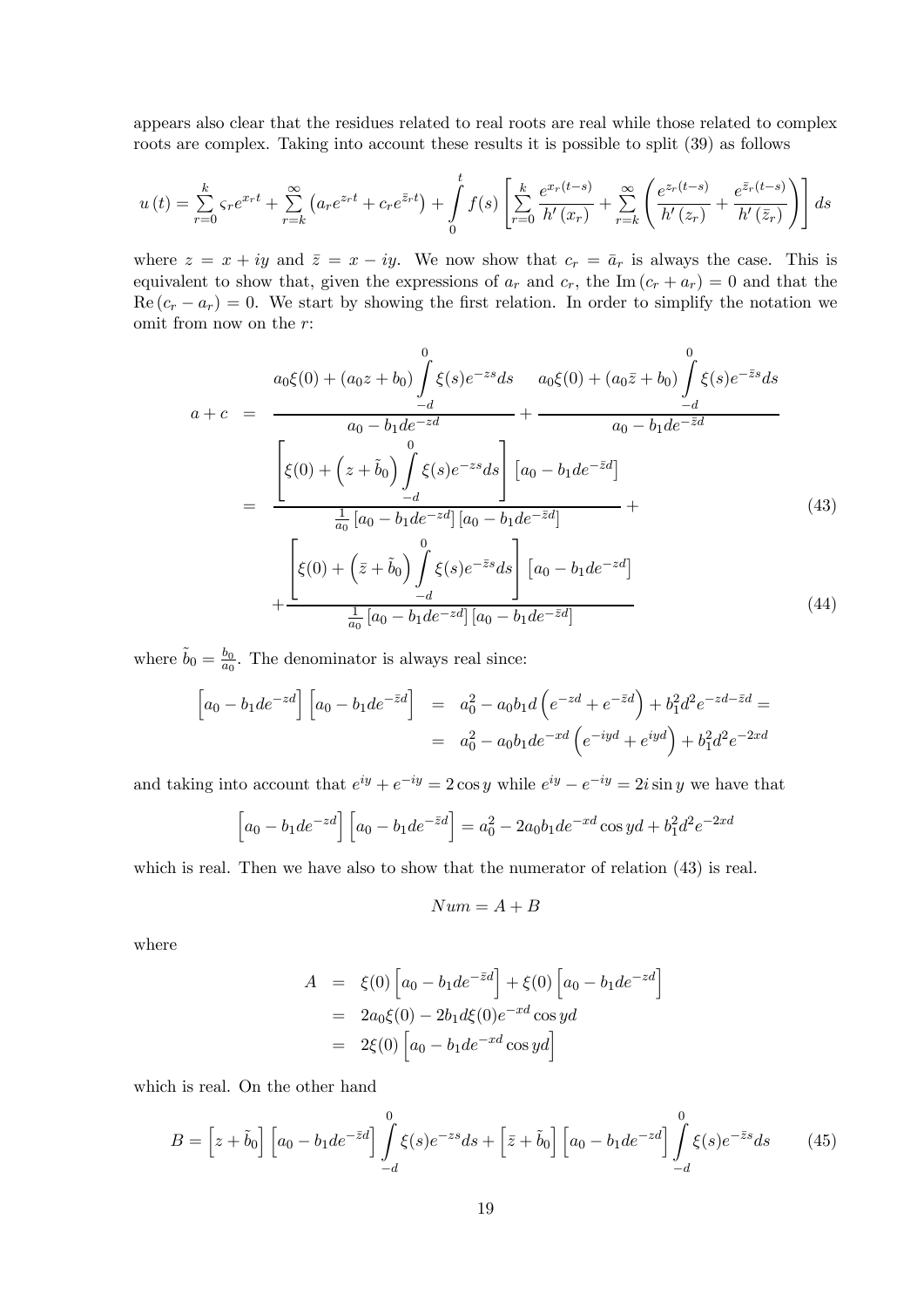Now observe that 
$$
\int_{-d}^{0} \xi(s)e^{-zs}ds = \underbrace{\int_{-d}^{0} \xi(s)e^{-xs} \cos ys \, ds - i \int_{-d}^{0} \xi(s)e^{-xs} \sin ys \, ds} \text{ while } \int_{-d}^{0} \xi(s)e^{-\overline{z}s}ds = \underbrace{\int_{-d}^{0} \xi(s)e^{-\overline{z}s} \, ds}_{\text{max}}
$$

 $\alpha + i\beta$ . Taking into account this relation (45) is equivalent to

$$
B = \left[z + \tilde{b}_0\right] \left[a_0 - b_1de^{-\bar{z}d}\right] \left[\alpha - i\beta\right] + \left[\bar{z} + \tilde{b}_0\right] \left[a_0 - b_1de^{-zd}\right] \left[\alpha + i\beta\right]
$$
  
\n
$$
= a_0\alpha \left(z + \bar{z}\right) - \alpha b_1d \left(ze^{-\bar{z}d} + \bar{z}e^{-zd}\right) - ia_0\beta \left(z - \bar{z}\right) + i\beta b_1d \left(ze^{-\bar{z}d} - \bar{z}e^{-zd}\right) +
$$
  
\n
$$
+ 2\tilde{b}_0\alpha a_0 - \alpha\tilde{b}_0b_1d \left(e^{-\bar{z}d} + e^{-zd}\right) - i\tilde{b}_0b_1\beta d \left(e^{-\bar{z}d} - e^{-zd}\right)
$$
  
\n
$$
= 2a_0\alpha x + 2a_0\beta y + 2\tilde{b}_0\alpha a_0 - \alpha b_1de^{-xd} \left[x \left(e^{iyd} + e^{-iyd}\right) + iy \left(e^{iyd} - e^{-iyd}\right)\right] +
$$
  
\n
$$
+ i\beta b_1de^{-xd} \left[x \left(e^{iyd} - e^{-iyd}\right) + iy \left(e^{iyd} + e^{-iyd}\right)\right] - \alpha\tilde{b}_0b_1de^{-xd} \left(e^{iyd} + e^{-iyd}\right) +
$$
  
\n
$$
-i\tilde{b}_0b_1\beta de^{-xd} \left(e^{iyd} - e^{-iyd}\right)
$$
  
\n
$$
= 2a_0\alpha x + 2a_0\beta y + 2\tilde{b}_0\alpha a_0 - 2\alpha b_1de^{-xd} \left[x \cos yd - y \sin yd\right] - 2\beta b_1de^{-xd} \left[x \sin yd + y \cos yd\right]
$$

$$
-2\alpha \tilde{b}_0 b_1 d e^{-xd} \cos y d + 2\tilde{b}_0 b_1 \beta d e^{-xd} \sin y d
$$

which is real. This is sufficient to prove that  $a+c$  is real, given that it is a ratio of real numbers. Now we have to show that  $\text{Re}\left(a_r - c_r\right) = 0.$ 

$$
a - c = \frac{\left[\xi(0) + \left(z + \tilde{b}_0\right) \int\limits_{-d}^{0} \xi(s)e^{-zs}ds\right] \left[a_0 - b_1de^{-\bar{z}d}\right]}{\frac{1}{a_0} \left[a_0^2 - 2a_0b_1de^{-xd}\cos yd + b_1^2d^2e^{-2xd}\right]} + \frac{\left[\xi(0) + \left(\bar{z} + \tilde{b}_0\right) \int\limits_{-d}^{0} \xi(s)e^{-\bar{z}s}ds\right] \left[a_0 - b_1de^{-zd}\right]}{\frac{1}{a_0} \left[a_0^2 - 2a_0b_1de^{-xd}\cos yd + b_1^2d^2e^{-2xd}\right]}
$$

the denominator as before is real. Then we have to show that the numerator is purely imaginary. As before, we split the numerator

$$
Num = C + D
$$

where

$$
C = \xi(0) \left[ a_0 - b_1 de^{-\overline{z}d} \right] - \xi(0) \left[ a_0 - b_1 de^{-zd} \right]
$$
  
= 
$$
-b_1 d\xi(0) e^{-xd} \left( e^{iyd} - e^{-iyd} \right)
$$
  
= 
$$
2ib_1 d\xi(0) e^{-xd} \sin yd
$$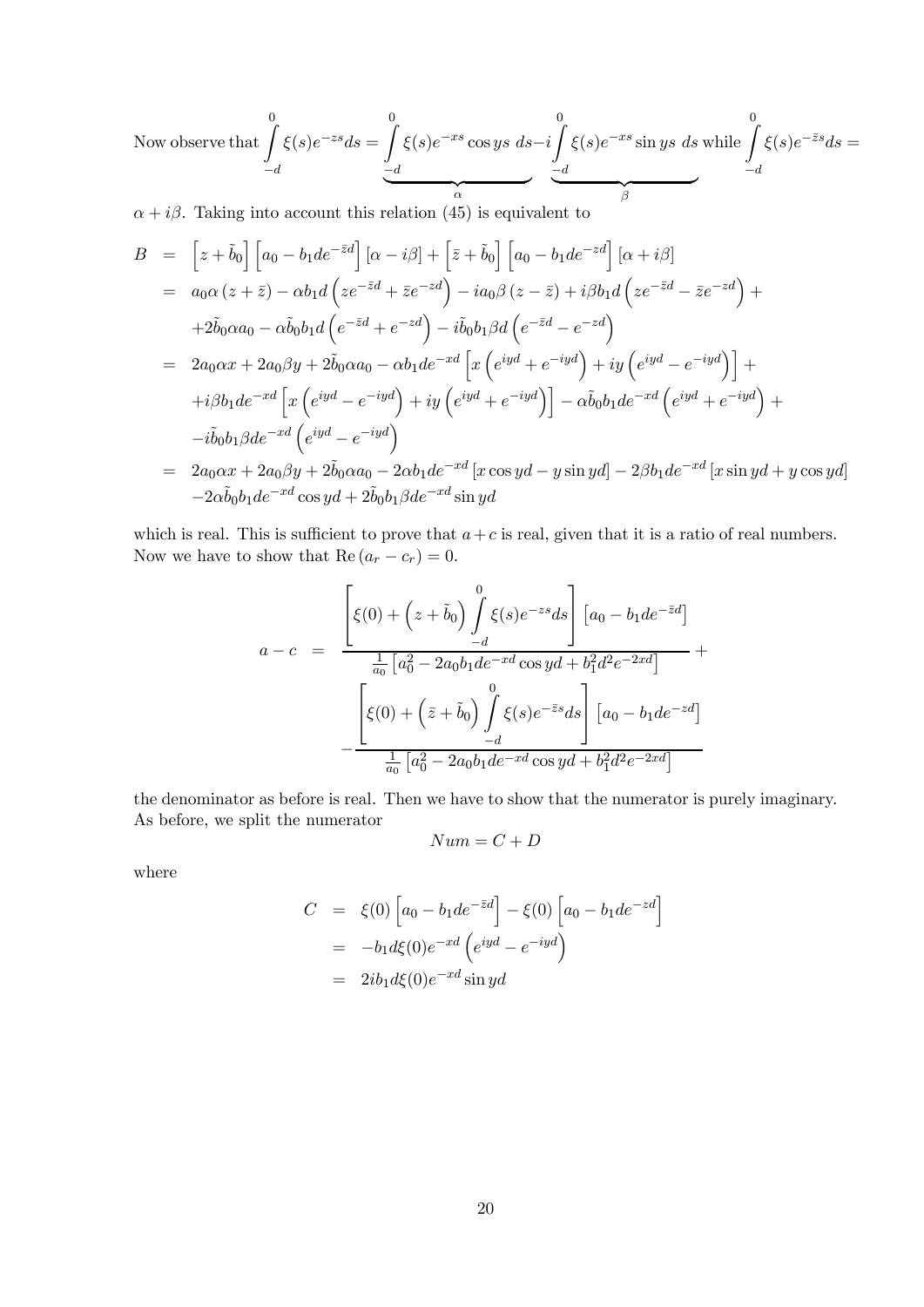which is purely imaginary, and

$$
D = \left[z + \tilde{b}_0\right] \left[a_0 - b_1de^{-\bar{z}d}\right] \int_{-d}^{0} \xi(s)e^{-zs}ds - \left[\bar{z} + \tilde{b}_0\right] \left[a_0 - b_1de^{-zd}\right] \int_{-d}^{0} \xi(s)e^{-\bar{z}s}ds
$$
  
\n
$$
= \left[z + \tilde{b}_0\right] \left[a_0 - b_1de^{-\bar{z}d}\right] \left[\alpha - i\beta\right] - \left[\bar{z} + \tilde{b}_0\right] \left[a_0 - b_1de^{-zd}\right] \left[\alpha + i\beta\right]
$$
  
\n
$$
= a_0\alpha \left(z - \bar{z}\right) - \alpha b_1d\left(ze^{-\bar{z}d} - \bar{z}e^{-zd}\right) - ia_0\beta \left(z + \bar{z}\right) + i\beta b_1d\left(ze^{-\bar{z}d} + \bar{z}e^{-zd}\right) - 2i\tilde{b}_0a_0\beta +
$$
  
\n
$$
- \alpha \tilde{b}_0b_1d\left(e^{-\bar{z}d} - e^{-zd}\right) - i\tilde{b}_0b_1\beta d\left(e^{-\bar{z}d} + e^{-zd}\right)
$$
  
\n
$$
= 2i\left[a_0\alpha y - a_0\beta x - \tilde{b}_0a_0\beta - \alpha b_1de^{-xd}\left(x\sin yd + y\cos yd\right) + \beta b_1de^{-xd}\left(x\cos yd - y\sin yd\right) +
$$
  
\n
$$
- \alpha \tilde{b}_0b_1de^{-xd}\sin yd - \tilde{b}_0b_1\beta de^{-xd}\cos yd\right]
$$

which is purely imaginary too. Then  $\text{Re}(a_r - c_r) = 0$  since it is a ratio of a sum of purely imaginary numbers and a real number. This is sufficient to prove expression  $(42)$ .

The second part of the proof consists in showing that (42) is a real function. We start by considering the first term

$$
\sum_{r=0}^{k} \zeta_r e^{x_r t} + \sum_{r=k}^{\infty} \left( a_r e^{z_r t} + \bar{a}_r e^{\bar{z}_r t} \right)
$$
\n(46)

Calling  $a = \varsigma + i\omega$  we have that

$$
ae^{zt} + \bar{a}e^{\bar{z}t} = (\varsigma + i\omega)e^{xt}e^{iyt} + (\varsigma - i\omega)e^{xt}e^{-iyt}
$$
  
= 
$$
e^{xt}[(\varsigma + i\omega)(\cos yt + i\sin yt) + (\varsigma - i\omega)(\cos yt - i\sin yt)]
$$
  
= 
$$
2e^{xt}(\varsigma \cos yt - \omega \sin yt)
$$

and then (46) becomes

$$
\sum_{r=0}^{k} \zeta_r e^{x_r t} + 2 \sum_{r=k}^{\infty} e^{xt} (\zeta \cos y t - \omega \sin y t)
$$

which is a real function of  $t$ . Now we study the term

$$
\sum_{r=k}^{\infty} \left( \frac{e^{z_r(t-s)}}{h'(z_r)} + \frac{e^{\bar{z}_r(t-s)}}{h'(\bar{z}_r)} \right)
$$

After some boring algebra this can be rewritten as

$$
\sum_{r=k}^{\infty} \frac{2 \{ a_0 \cos \left[ y_r \left( t-s \right) \right] - b_1 d e^{-x_r d} \cos \left[ y_r \left( t-s+d \right) \right] \}}{a_0^2 - 2a_0 b_1 d e^{-x_r d} \cos y_r d + b_1^2 d^2 e^{-2x_r d}} e^{x_r (t-s)}
$$

which is a real function. Then it follows immediately that the general continuous solution  $(42)$ can be rewritten as

$$
u(t) = \sum_{r=0}^{k} \zeta_r e^{x_r t} + 2 \sum_{r=k}^{\infty} e^{xt} (\zeta \cos y t - \omega \sin y t) +
$$
  
+ 
$$
\int_{0}^{t} f(s) \left[ \sum_{r=0}^{k} \frac{e^{x_r (t-s)}}{h'(x_r)} + \sum_{r=k}^{\infty} \frac{2 \{ a_0 \cos [y_r (t-s)] - b_1 d e^{-x_r d} \cos [y_r (t-s+d)] \}}{a_0^2 - 2a_0 b_1 d e^{-x_r d} \cos y_r d + b_1^2 d^2 e^{-2x_r d}} \right] ds
$$
(47)

which is clearly a real function.u :  $I \to \mathbb{R}$ .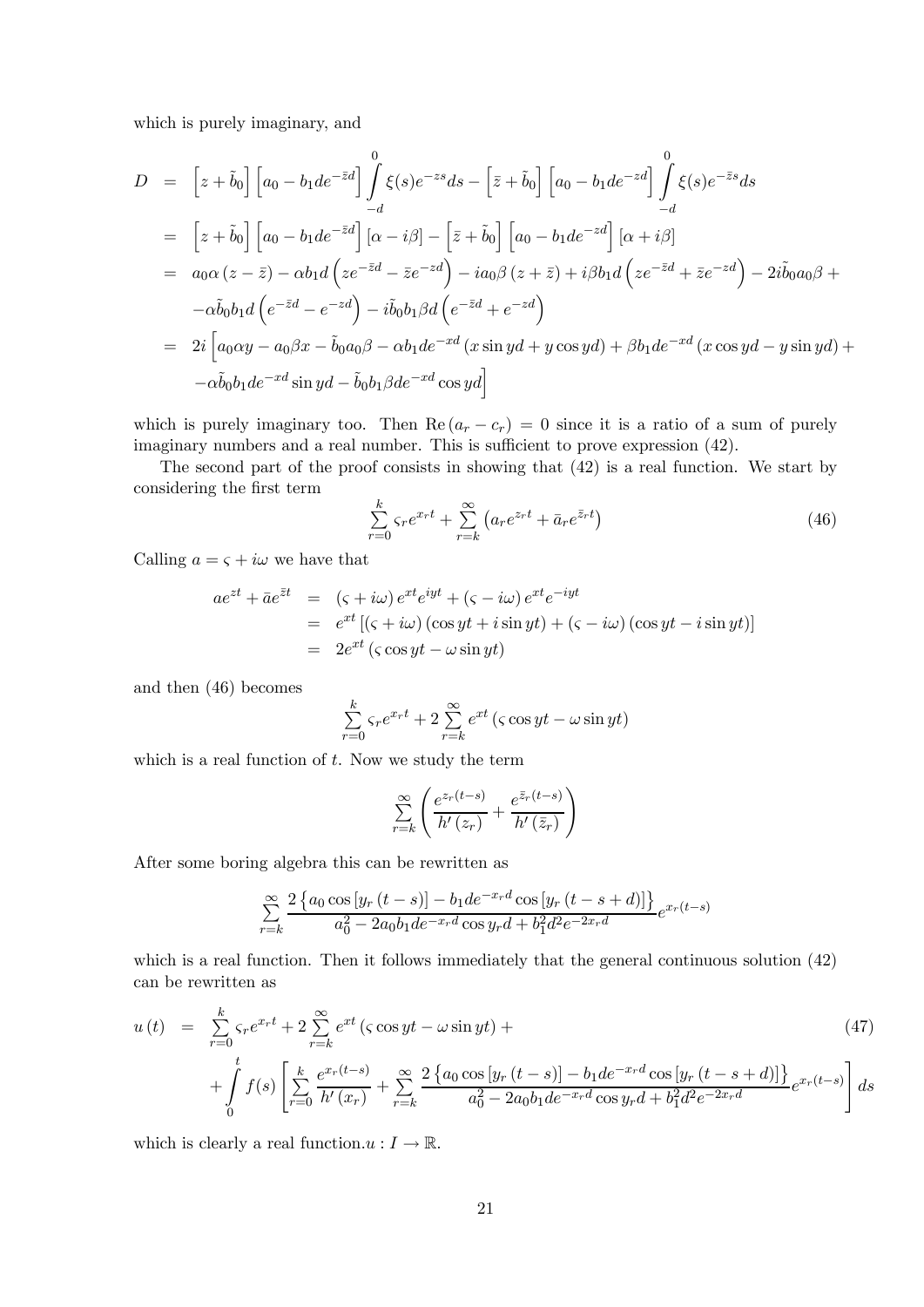### A.3 How to get expression (30) from (29).

First of all, observe that from Theorem 3 we can rewrite

$$
\sum_{v} P_{\tilde{m},v} = -a_{\tilde{m}}^{-\frac{1}{\sigma}} \left[ \frac{1}{(g_c - \tilde{z}) h'(\tilde{z})} + \sum_{v \neq \tilde{v}} \left( \frac{1}{(g_c - z_v) h'(z_v)} + \frac{1}{(g_c - \bar{z}_v) h'(\bar{z}_v)} \right) \right]
$$
  

$$
= \alpha_{\tilde{v}} - a_{\tilde{m}}^{-\frac{1}{\sigma}} \sum_{v \neq \tilde{v}} \left( \frac{(g_c - \bar{z}_v) h'(\bar{z}_v) + (g_c - z_v) h'(z_v)}{(g_c - z_v) (g_c - \bar{z}_v) h'(z_v) h'(\bar{z}_v)} \right)
$$

Now calling  $z = x + iy$  and  $n = \alpha + i\beta$ , and taking into account the shape of the characteristic equation we get after some algebra

$$
\sum_{v} P_{\tilde{m},v} = \alpha_{\tilde{v}} + 2 \sum_{v \neq \tilde{v}} \Psi_{0,v}
$$
\n(48)

where

$$
\Psi_{0,v} = -a_{\tilde{m}}^{-\frac{1}{\sigma}} \frac{g_c - x_v + \tilde{A}e^{-x_v d} \left\{ \left[ (g_c - x_v) x_v + y_v^2 \right] \cos y_v d + \left[ (g_c - x_v) y_v + x_v y_v \right] \sin y_v d \right\}}{(g_c^2 - 2g_c x_v + x_v^2 + y_v^2) \left[ 1 + \tilde{A}e^{-2x_v d} \left( x_v^2 + y_v^2 \right) + 2\tilde{A}e^{-x_v d} \left( x_v \cos y_v d + y_v \sin y_v d \right) \right]}
$$

Now we have to rewrite

$$
\sum_{v \neq \tilde{v}} N_{\tilde{m},v} e^{z_v t} = \sum_{v \neq \tilde{v}} (n_v - P_{\tilde{m},v}) e^{z_v t}
$$
  
= 
$$
\sum_{v \neq \tilde{v}} (n_v e^{z_v t} + \bar{n}_v e^{\bar{z}_v t}) + a_{\tilde{m}}^{-\frac{1}{\sigma}} \sum_{v \neq \tilde{v}} \left( \frac{e^{z_v t}}{(g_c - z_v) h'(z_v)} + \frac{e^{\bar{z}_v t}}{(g_c - \bar{z}_v) h'(\bar{z}_v)} \right)
$$

which taking into account the results of the previous Appendix is equal to

$$
2\sum_{v\neq \tilde{v}}\left(\alpha_v\cos y_vt - \beta_v\sin y_vt\right)e^{x_vt} + a_{\tilde{m}}^{-\frac{1}{\sigma}}\sum_{v\neq \tilde{v}}\left(\frac{(g_c-\bar{z}_v)\,h'(\bar{z}_v)e^{z_vt} + (g_c-z_v)\,h'(z_v)e^{\bar{z}_vt}}{(g_c-z_v)\,(g_c-\bar{z}_v)\,h'(z_v)h'(\bar{z}_v)}\right)
$$

which after some algebra and taking into account some trigonometric relations can be rewritten as

$$
2\sum_{v\neq \tilde{v}}\left[\left(\alpha - \Psi_{0,v}\right)\cos yt - \left(\beta + \Psi_{1,v}\right)\sin yt\right]e^{x_vt} \tag{49}
$$

where

$$
\Psi_{1,v} = a_{\tilde{m}}^{-\frac{1}{\sigma}} \frac{y_v + \tilde{A}e^{-x_v d} \left\{ \left[ (g_c - x_v) x_v + y_v^2 \right] \sin y_v d - \left[ (g_c - x_v) y_v + x_v y_v \right] \cos y_v d \right\}}{(g_c^2 - 2g_c x_v + x_v^2 + y_v^2) \left[ 1 + \tilde{A}e^{-2x_v d} \left( x_v^2 + y_v^2 \right) + 2\tilde{A}e^{-x_v d} \left( x_v \cos y_v d + y_v \sin y_v d \right) \right]}
$$

Finally taking into account relations (48) and (49) follows immediately the shape of the general continuous solution in (30).

### A.4 Computational method

In order to obtain the spectrum of the roots from the law of motion of capital and its solution, we have used Lambert functions as proposed recently by Asl and Ulsoy [2]. A class of functions  $W(s)$  are called Lambert functions if they satisfy the relation

$$
W(s)e^{W(s)} = s \tag{50}
$$

Then considering the characteristic equation of the law of motion of capital

$$
-se^s + d\tilde{A} = 0 \tag{51}
$$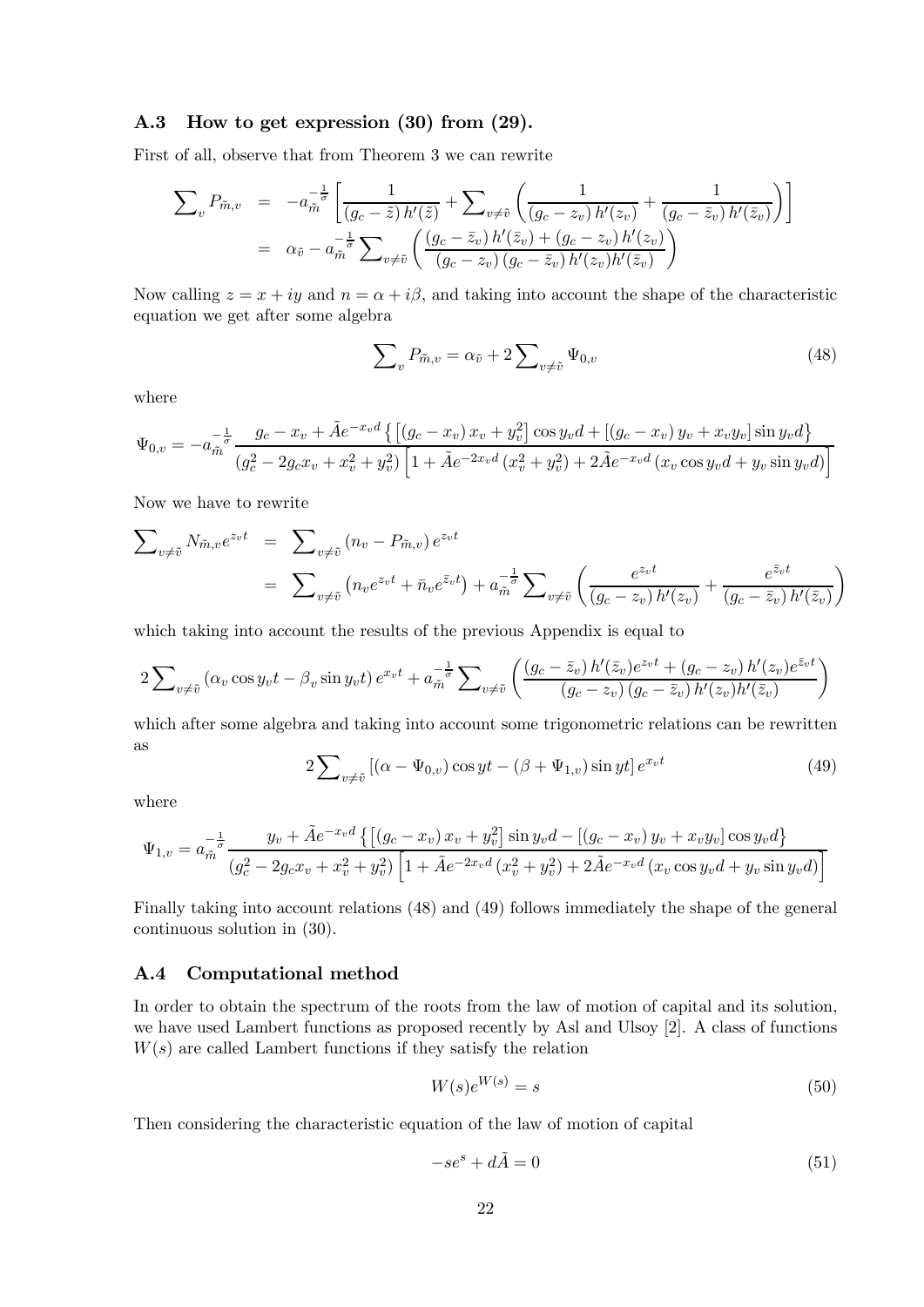with  $s = zd$ , and taking into account the definition of the Lambert function (50), we have that

$$
W\left(d\tilde{A}\right)e^{W(d\tilde{A})} = d\tilde{A}
$$
\n(52)

Now comparing (51) and (52), the solutions of the equation which describe the characteristic spectrum are

$$
z = \frac{1}{d}W\left(d\tilde{A}\right)
$$

In the most general form, the Lambert function is a complex function with infinite branches. Calculation of both the principal branch and the other branches can be presented in series form ([2] see for more details). Taking into account these results, we have used the MatLab programs (Lambertww.m, Spectrum.m, and Solutions.m) in order to derive the first  $m = 16$  branches<sup>11</sup> and from them the corresponding roots. Then we have derived the roots of the characteristic equation of the law of motion of consumption through relation (16) and residue  $p_m$  through the relation (41). Observe that to any branch corresponds a particular solution for the delay differential equation. Finally, using the result in Theorem 3, namely the shape of the general continuous solution (30), it is possible to derive the general continuous solution.

 $11$ <sup>11</sup>The results obtained in our analysis are invariant to a higher choice of m.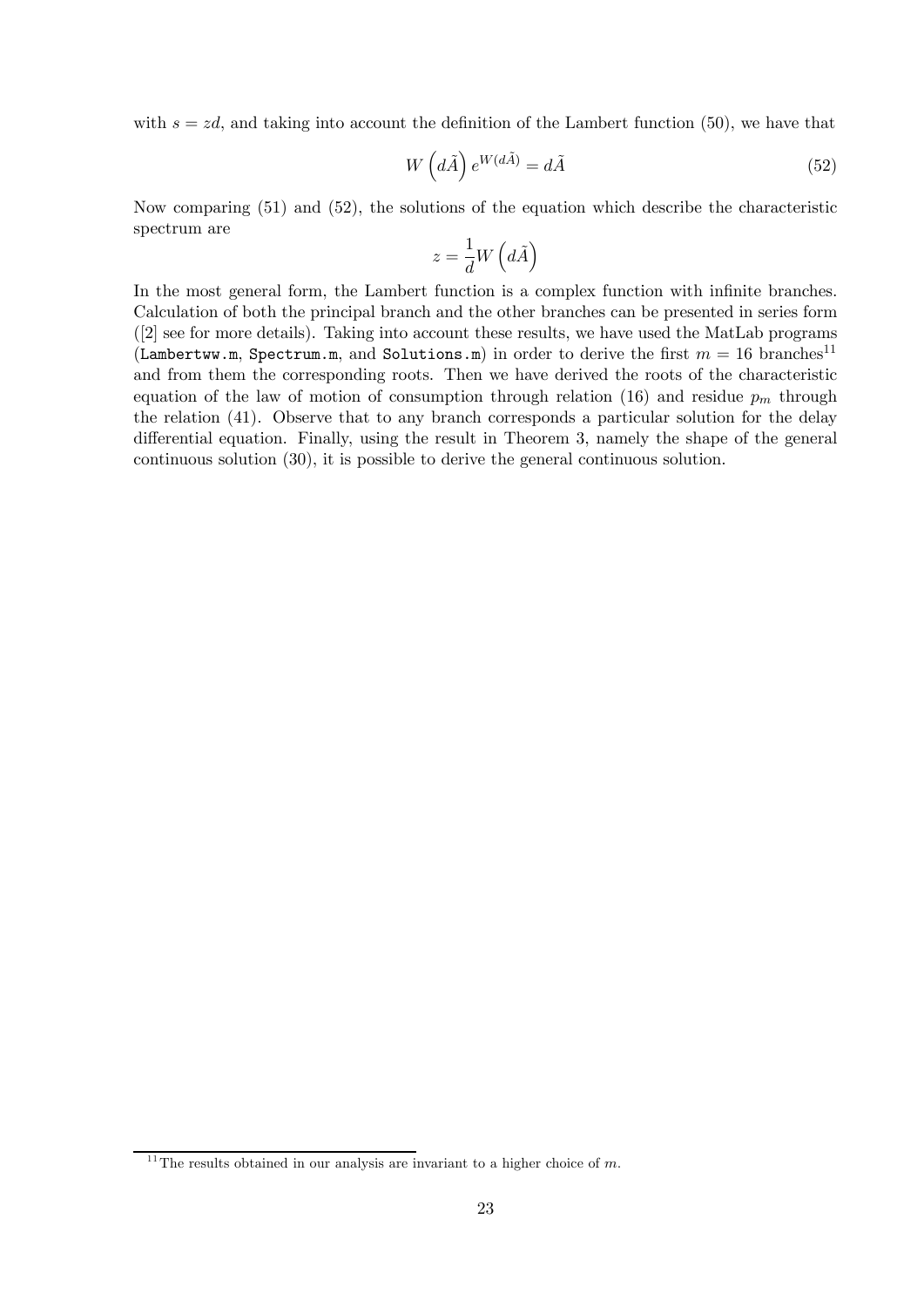### References

- [1] Asea, P., and Zak, P. (1999). "Time to build and cycles". Journal of Economic Dynamic and Control 23, 1155-1175;
- [2] Asl, F. M. and Ulsoy, A. G. (2003). "Analysis of a system of linear delay differential equations". Journal of Dynamic System, Measurement and Control 125, 215-223;
- [3] Bambi, M. and Licandro, O. (2004). "Indeterminacy and Time-to-Build". EUI Working Paper ECO2004-17;
- [4] Barro, R. J. and Sala-i-Martin, X. (2004). Economic Growth. Second Edition. The MIT Press;
- [5] Benhabib, J. and Rustichini, A. (1991). "Vintage capital, investment and growth". Journal of Economic Theory, 55, 323-339;
- [6] Bellman, R. and Cooke, K. (1963). Differencial-difference equations, New York Academic Press;
- [7] Belz, M. H., and James, R. W. (1938). "The significance of the characteristic solutions of mixed difference and differential equations", Econometrica 6(4), 326-343;
- [8] Bohm-Bawerk, Eugen von (1849). Capital and interest. South Holland Libertarian Press;
- [9] Boucekkine, R., Germain, M., and Licandro, O. (1997). "Replacement echoes in the vintage capital growth model", Journal of Economic Theory, 74, 333-348;
- [10] Boucekkine, R., Licandro, O., and Puch, L. (2005). "Vintage capital and the dynamics of the AK model", Journal of Economic Theory, 120, 39-72;
- [11] Burnside, C., and Eichenbaum, M. (1996). "Factor-hoarding and the propagation of business cycle shocks". American Economic Review, 86, 1154-1174;
- [12] Collard, F., Licandro, O., and Puch, L. (2004). "The short-run dynamics of optimal growth models with delays". EUI mimeo;
- [13] El'sgol'ts, L. E., and Norkin, S. B. (1973). Introduction to the theory and application of differential equations with deviating arguments. Academic Press;
- [14] Frisch, R., and Holme, H. (1935). "The characteristic solutions of a mixed difference and differential equation occuring in economic dynamics", Econometrica 3(2), 225-239;
- [15] Greenwood, J., Hercowitz, Z., and Huffman, G.W. (1988). "Investment, capacity utilization, and the real business cycle", American Economic Review, 78(3), 402-417;
- [16] Hale, J. K. and Lunel V. S (1993). Introduction to functional differential equations. Springer-Verlag;
- [17] Hayek, F. A. (1940). The pure theory of capital. Routledge & Kegan Paul;
- [18] Hayes, N. D. (1950). "Roots of the trascendental equation associated with a certain difference-differential equation", Journal of the London Mathematical Society 25, 226-232;
- [19] Jevons, W. S. (1871). The theory of political economy. A. M. Kelly;